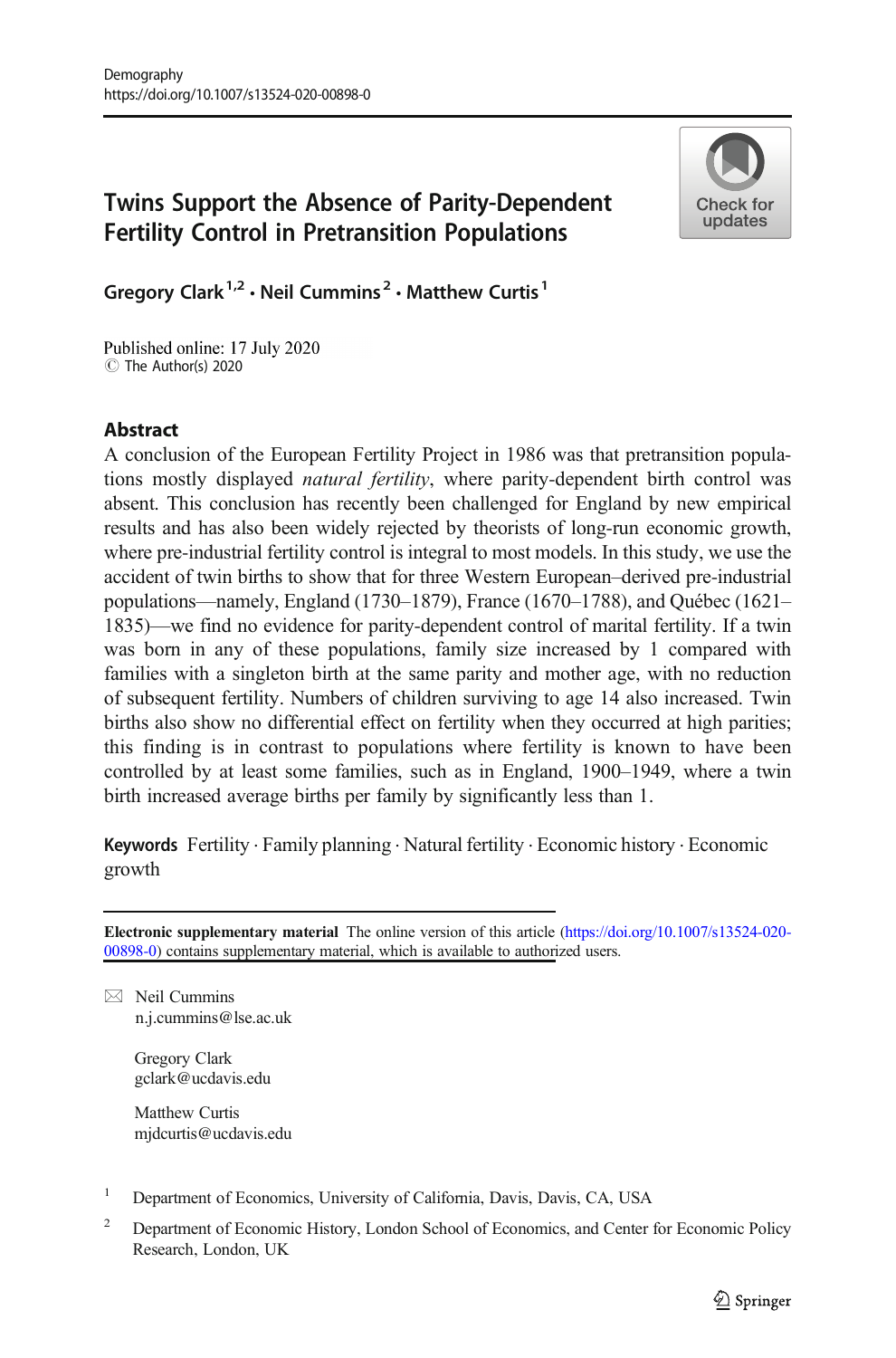## Introduction

We propose a new test, based on parents' response to the accident of a twin birth, of whether pretransitional populations were practicing parity-specific fertility control. We apply this quasi-experimental test to four micro-demographic data sets: the well-known family reconstitution studies of Enquête Louis Henry and CAMPOP, a large genealogical database from Québec, and a novel genealogical database from England. (Find more on all in the upcoming Data section.) In sum, we analyze the effects of 16,580 twins on 709,262 births and confirm that for English marriages pre-1880, French marriages pre-1789, and Québec marriages pre-1830, there was no sign of significant parity-specific fertility control.

Why is such a test needed? After all, historical demographers, by the 1980s, concluded that parity-specific fertility control was absent from most pretransition populations (Coale [1971;](#page-22-0) Coale and Trussell [1974,](#page-22-0) [1978](#page-22-0); Coale and Watkins [1986;](#page-22-0) Henry [1953,](#page-22-0) [1961;](#page-22-0) Knodel [1974,](#page-23-0) [1978](#page-23-0), [1983](#page-23-0); Knodel and Walle [1979](#page-23-0)).<sup>1</sup>

This test is needed for two reasons. First, in contradiction to this prior research, a literature has emerged claiming to establish that even in the pretransition era, there is strong empirical evidence of parity-dependent birth control. These researchers have argued that with populations that passed the traditional tests of natural fertility—for example, England pre-1850—substantial parity-dependent control does exist (Cinnirella et al. [2017,](#page-21-0) [2019\)](#page-21-0). Anderton and Bean ([1985\)](#page-21-0), David and Sanderson [\(1988\)](#page-22-0), Van Bavel and Kok [\(2004](#page-24-0)), and Kolk ([2011](#page-23-0)) similarly claimed to find parity-dependent control or its like in pretransition populations in the United States, France, Sweden, and the Netherlands. These claims are possible because the methods used to establish an absence of parity-specific control in the natural fertility literature depend on untested assumptions that the very population the new literature argues consist of controllers actually was operating with natural fertility.

Another line of research has argued that pretransition populations controlled birth spacing in response to annual variations in living standards or to numbers of dependent children (Amialchuk and Dimitrova [2012](#page-21-0); Cinnirella et al. [2017,](#page-21-0) [2019;](#page-21-0) Dribe and Scalone [2010](#page-22-0); Kolk [2011](#page-23-0); Van Bavel [2004](#page-23-0); Van Bavel and Kok [2004\)](#page-24-0). Such control in response to material conditions is not in itself evidence of parity-specific control. However, if there was control in response to annual fluctuations in living conditions, then families at higher net parities—who faced resource constraints equivalent to those of bad harvests—would have had both the means and the inclination to increase spacing.

Second, a significant literature in economics assumes that all pre-industrial populations exercised parity-dependent fertility control. In theorizing about the demographic transition, economic models almost universally assume that pretransition fertility was controlled fertility. Pretransition families had higher family target sizes as a result of such factors as lower child survival rates, costs of child-rearing, child earnings, and the education premium in earnings. Still, parents had target family sizes and exercised parity-dependent control (see, e.g., Cervellati and Sunde [2007](#page-21-0); Clark [2005;](#page-21-0) Doepke [2004;](#page-22-0) Ehrlich and Kim [2005](#page-22-0); Galor [2012](#page-22-0); Lagerlof [2003;](#page-23-0) Strulik and Weisdorf [2014;](#page-23-0)

 $1$  See also Wrigley et al. ([1997](#page-24-0)), who found support for the natural fertility interpretation in pre-industrial England.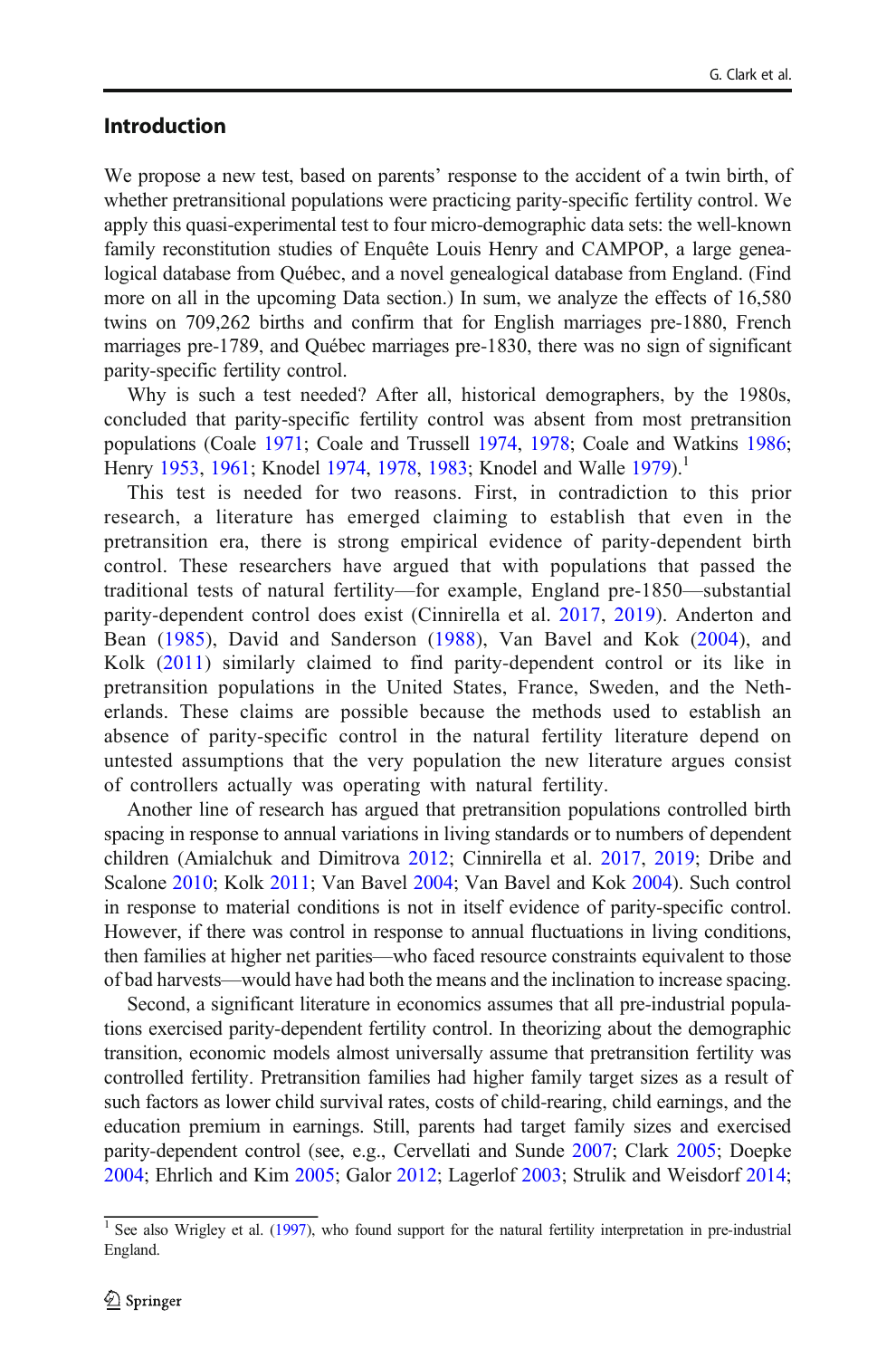Weisdorf [2004\)](#page-24-0). This view has not been challenged even by economic historians with a strong background in historical demography. Thus, in a widely cited guide on the demographic transition for an economics audience, Guinnane [\(2011\)](#page-22-0) reviewed the factors that might lead higher desired numbers of births pretransition, but he has been silent as to whether there was parity-specific control before the transition.

This economics literature will be convinced of an absence of parity-dependent control only by demonstrations to the contrary based on quasi-random interventions, which was not the method of the 1960s and 1970s historical demography study of natural fertility. In the following section, we review the traditional historical demography tests of natural fertility and the reasons for returning to this subject despite the earlier consensus.

We use the biological accident of twin births to confirm that in the pre-industrial Western European populations examined (including Québec, whose population derived mainly from France), there was no conscious attempt to control fertility. Families experiencing a twin birth ended up on average with 1 additional childbirth compared with those with only singleton births. In contrast in modern populations with fertility control, twins result in an increase in births within families that is significantly less than 1. However, given that families in the pre-industrial world with children had average numbers of births of 6 or more, if they had target numbers of births, they could adjust more easily to the biological accident of a twin birth than in a modern world, where the average number of births per family is only  $2-3$ .<sup>2</sup> These pre-industrial families also often ended up, depending on relative twin and singleton death rates, with additional children surviving to age 14 and older than comparable families with a single birth at the same parity. There is no sign of any change in later fertility behavior in response to the accident of twining.

Our approach, using the random occurrence of twin births, has the advantage of being agnostic about the exact means that couples were employing to limit births: stopping, spacing, or some combination. If twinning induces earlier stopping, we will detect the effect. If twinning induces greater spacing between births, we will also detect the effect. We can test simply whether the accidental occurrence of an additional birth through twinning creates any behavioral response in families toward limiting fertility either through earlier stopping or increased spacing.

The twins test, however, will not detect deliberate pre-industrial fertility control in response to adverse economic conditions. Nevertheless, it would be surprising if families had the ability and inclination to reduce fertility but used that capability only in response to external economic shocks and not to the equally significant shock of having many surviving children to provide for.

#### What We Know About Pretransition Fertility Control

Henry [\(1961:](#page-22-0)81) defined natural fertility as "fertility which exists or has existed in the absence of deliberate birth control." In the natural fertility regime, fertility depends only

 $2$  For example, Braakmann and Wildman [\(2014](#page-21-0): table 6) found that in a sample of 17,862 British women not receiving fertility treatments who had a birth in 2000–2001, six years later the average total number of births to those who had a multiple birth was only 0.66 greater than for those who had a singleton birth (standard error = 0.103).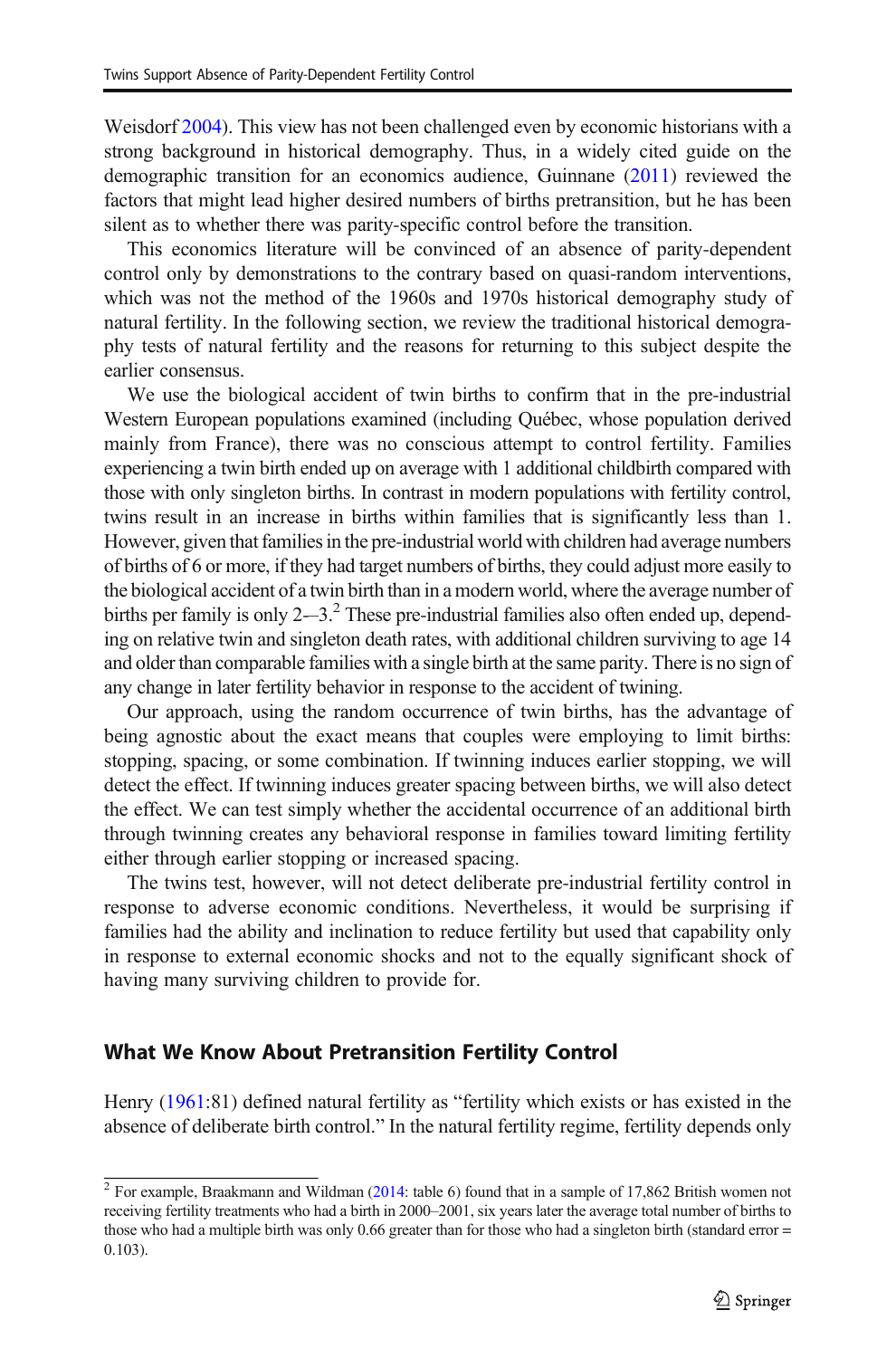on physiological and social factors affecting the level of fecundity. Henry identified 13 populations that he considered natural fertility regimes, although realized fertility varied considerably across these groups. Parity-dependent birth control in other populations was identified by observing a decline in fertility relative to natural fertility populations at older ages for women.

This raises an immediate logical issue about how we know whether even in the reference group, there is an absence of any parity-specific control. The natural fertility literature of the 1960s to 1980s did not specifically test whether fertility truly was uncontrolled in such populations. Fertility levels at any age, however, varied substantially across the 13 reference populations. These level variations were not seen as evidence of parity-specific fertility control. Control was evidenced only by deviations from the age pattern of natural fertility. The reference populations were assumed, without any formal tests, to practice no fertility control. The decline in fertility with maternal age was asserted to be completely a product of declining fecundity.

Coale [\(1971\)](#page-22-0) introduced the parameters M and m as a way of formally characterizing fertility regimes and testing for the presence of parity-dependent birth control. M represents the average ratio of observed fertility relative to natural fertility at a given age, where natural fertility was initially represented by the Hutterite population, an early–twentieth century Anabaptist religious group that married early and prohibited contraception.  $m$  is the deviation of the observed age pattern of fertility from that of a natural fertility population, again represented by the Hutterites.  $m$ , alone, was the measure of parity-specific control. Thus,

If  $m = 0$  the resultant schedule is simply a constant multiple at every age of "natural" fertility (represented by the Hutterite schedule); if  $m = 1$  the schedule deviates from natural fertility to an extent that is the average degree of deviation of 43 schedules in the early 1960's; if  $m$  is very large the schedule has very rapidly diminishing ratios of fertility relative to the Hutterite schedule as age increases. Only the second of the parameters  $(m)$  affects the age structure of fertility; the other  $(M)$  only helps determine the level of fertility. (Coale [1971](#page-22-0):207)

Coale and Trussell ([1974](#page-22-0):185) presented model schedules of fertility designed to be "schedules encompassing the full range of human experience." These model schedules are based on  $M$  and  $m$  parameters applied to natural fertility schedules. When does  $m$ indicate fertility control? Threshold levels were proposed as " $m = 0.2$  (very moderate control of fertility) and  $m = 0.4$  (quite moderate control of fertility)" (Coale and Trussell [1974](#page-22-0):195). In other words, no matter what the level of fertility, natural fertility populations are characterized by a relatively invariant and convex age pattern of fertility. Coale and Trussell later showed that in the 10 well-documented (of the original 13) supposed natural fertility populations identified by Henry, the estimated value of m was between –0.152 and 0.236 (Coale and Trussell [1978](#page-22-0):205, table 2).

Regarding the M and m parameters, Knodel and van de Walle ([1979](#page-23-0)) concluded that application of this technique to the results of the many family reconstitution studies, as well as to official statistics when available, indicates that family limitation in Western Europe was either absent or quite minimal (perhaps limited only to special segments of society, such as social elites) prior to the onset of the long-term decline in marital fertility. When the index of family limitation can be computed prior to the secular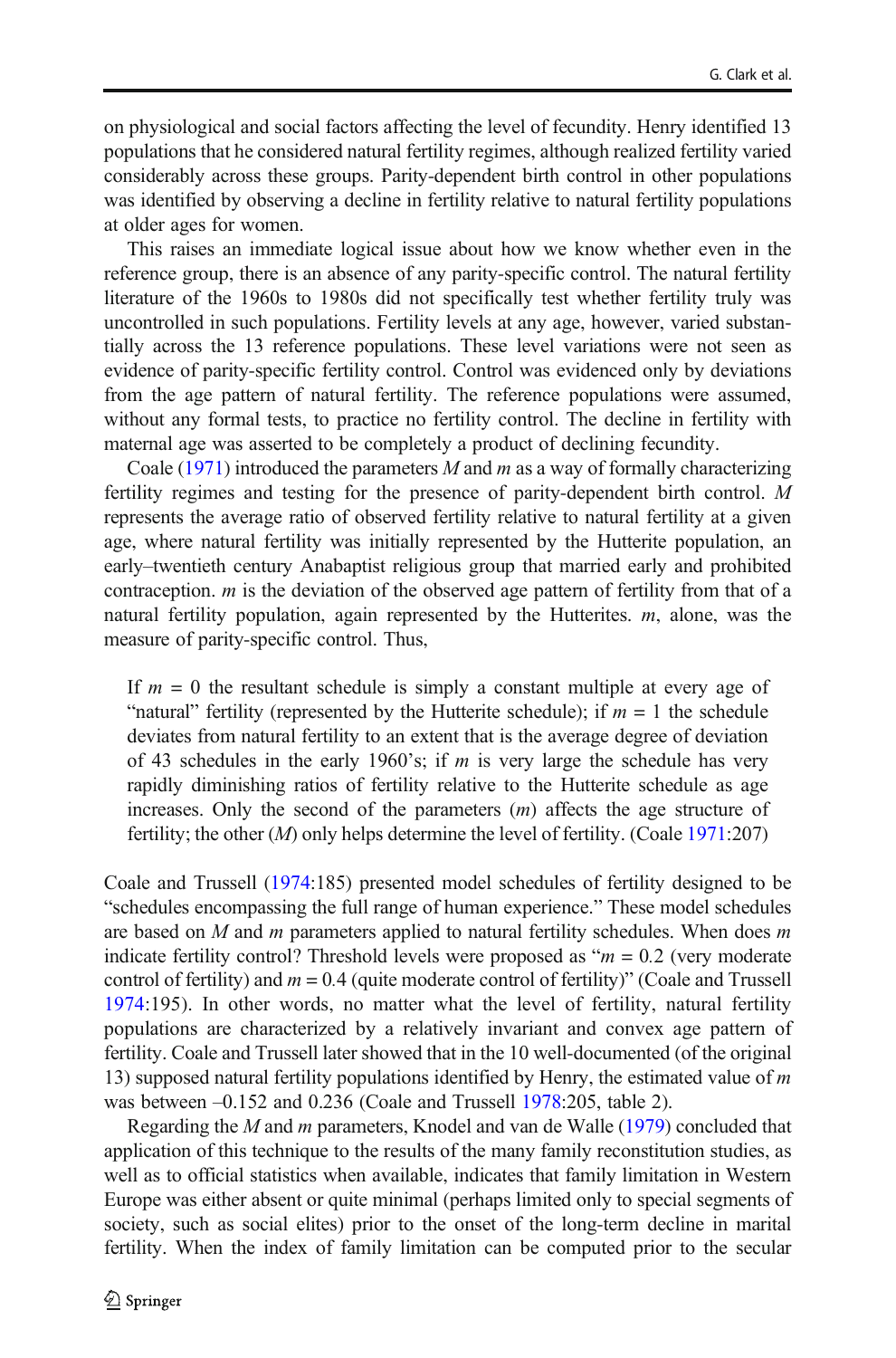decline in fertility, it is usually close to zero and unchanging . . . [T]he evidence does not suggest that family limitation was practiced at some moderate but constant level prior to the secular fall in marital fertility rates. Instead, its incidence seems to have been quite minimal and in many cases completely absent (p. 227).

Further, they argued, "Couples do not have target family sizes. They accept, in some cases reluctantly, as many children "as God sends" (Knodel and van de Walle:235). Similarly, the Cambridge Group for the History of Population and Social Structure concluded that for England before 1838, "small groups may have been practicing family limitation, but the reconstitution evidence suggests that such behaviour was restricted to a small minority of the population, if present at all" (Wrigley et al. [1997:](#page-24-0)461). Livi-Bacci [\(1986\)](#page-23-0), however, detected evidence of parity-dependent control for some upper-class groups in Europe before 1850, using such measures as m and the mother's age at last childbirth: aristocrats in France, Florence, and Milan; the bourgeoisie in Geneva; and families in Genoa.

However, the Coale-Trussell test has been criticized because it may detect only particular forms of parity-dependent birth control. Spacing might be systematically used in natural fertility populations to limit family size throughout the course of marriage (slowing) yet be undetectable from the Coale-Trussell  $m$  parameter. This was a possibility noted even by Knodel [\(1979:](#page-23-0)504). In later work, scholars looked for an effect of net parity on subsequent fertility, which allowed for a mix of spacing and stopping behavior. One such method was cohort parity analysis (CPA) (David and Sanderson [1988;](#page-22-0) David et al. [1988\)](#page-22-0).

Further, both the  $M$  and  $m$  approach and CPA have been criticized regarding their ability to detect the presence of a minority of controllers within the population. Both involve significant assumptions about the nature of control or the characteristics of controllers versus noncontrollers. Thus Okun [\(1994:](#page-23-0)222), who tested the effects of these assumptions on the ability of these methods to detect control using simulations, summarized that, "neither  $M$  and  $m$  nor CPA can be used reliably to test alternative theories of the fertility transition when, as is often the case, the tests revolve around identification of a minority of controllers." In particular, Coale and Trussell's index m takes values very close to 0 (e.g.,  $\leq$  0.2) in simulated populations in which as much as 40% of the population practices effective, parity-dependent control. In particular, values of  $m < 0.2$  cannot justifiably be cited as evidence of the absence of significant fertility control (Okun [1994](#page-23-0):221).

Okun's simulations themselves have to employ a baseline fecundity that is estimated assuming, again, some populations observed with no parity-specific control. Thus, the methods for establishing the presence or absence of parity-dependent birth control employed by the European Fertility Project have significant weaknesses. Further, Coale and Trussell did not give any confidence intervals for their estimates of  $m$ . Given that these estimates of  $m$  are based on samples from modestly sized populations compared with another set of population samples, the possibilities are for substantial error components in the estimates of  $m$ . This further reduces the  $M$  and  $m$  method's ability to detect with high confidence the absence of parity-dependent fertility control. Thus, this earlier literature is based on untested assumptions about the reference population and poorly detects the presence of substantial minorities of controllers.

Since the end of the European Fertility Project, the tendency in the published literature has been to challenge the conclusion that the pre-industrial regime in Europe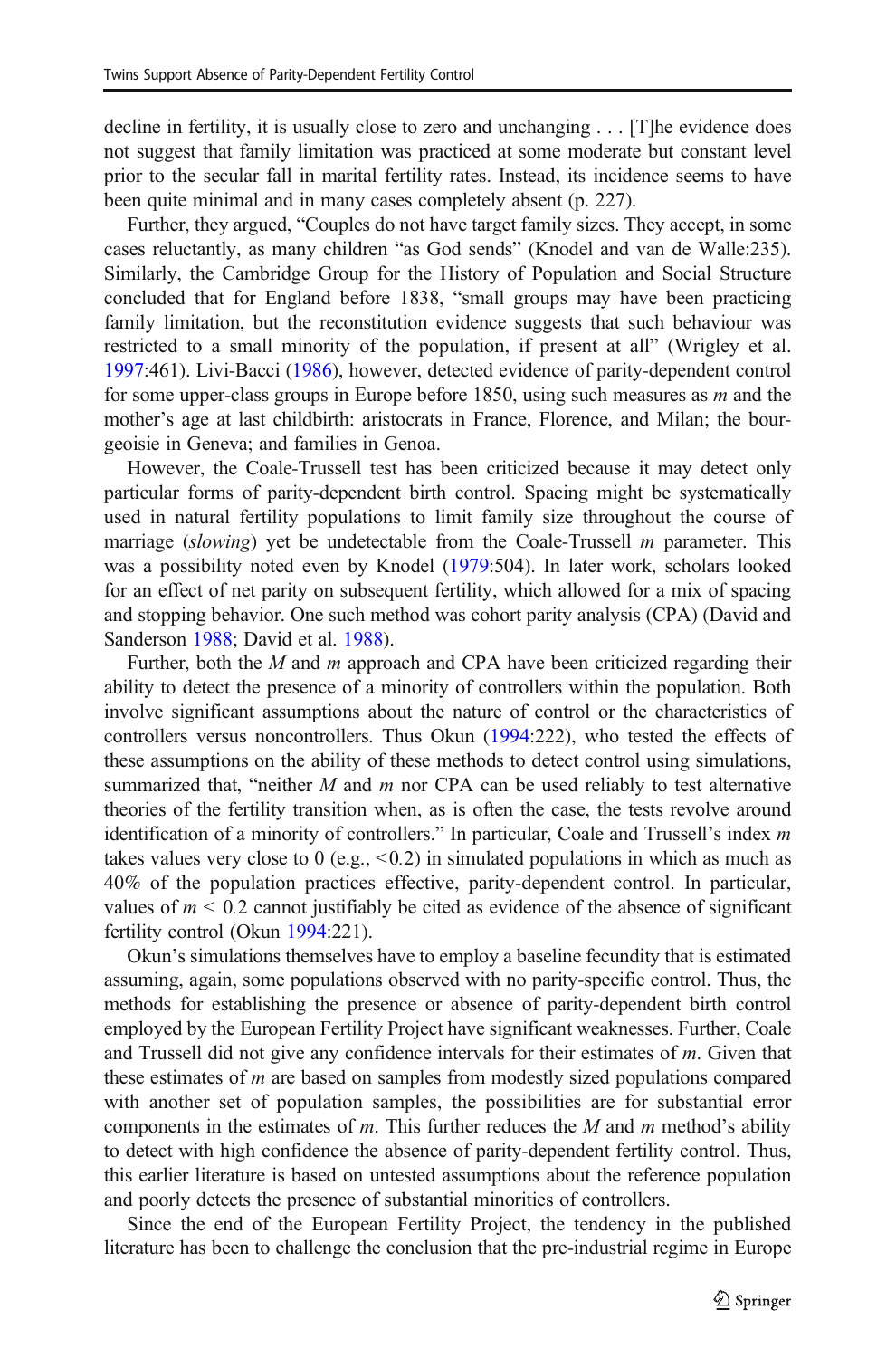was largely one of natural fertility. In particular, another method has emerged for estimating parity-dependent fertility control: hazards models for another birth are estimated controlling for economic circumstances, numbers of dependent children, net parity, and mother's age. These models concentrate on spacing and the response of spacing to such factors as net parity. The published estimates from such models generally suggest significant pre-industrial fertility control in response to economic circumstances (Amialchuk and Dimitrova [2012;](#page-21-0) Bengtsson and Dribe [2006;](#page-21-0) Cinnirella et al. [2017,](#page-21-0) [2019](#page-21-0); Dribe and Scalone [2010](#page-22-0)), to numbers of dependent children (Van Bavel [2004\)](#page-23-0), or to net parity itself (Anderton and Bean [1985](#page-21-0); Cinnirella et al. [2017,](#page-21-0) [2019;](#page-21-0) David and Mroz [1989a,](#page-22-0) [b](#page-22-0); Kolk [2011](#page-23-0); Van Bavel and Kok [2010\)](#page-24-0). For example, Van Bavel and Kok ([2010](#page-24-0):136–137) concluded, "the married couples in our Dutch study population were controlling their fertility by means of birth spacing before the onset of the fertility transition." And Cinnirella et al. [\(2017](#page-21-0):413), noted, "Our findings on the existence of parity-dependent as well as parity-independent birth spacing in England are consistent with the growing evidence that marital birth control was present in pre-transitional populations." However Clark and Cummins [\(2019\)](#page-22-0) showed that the Cinnirella et al. [\(2017\)](#page-21-0) results were an artifact of the estimation methods with impossible implications.

Thus, the debate on whether parity-dependent birth control existed in pretransitional populations is unresolved.

Another factor suggesting the possibility of parity-specific control in pretransition populations is substantial social class differences in gross fertility. Wealthier families in England marrying before 1780 had substantially more births within marriage than poorer ones, with shorter birth intervals and later stopping (Clark and Cummins [2015;](#page-21-0) Clark and Hamilton [2006](#page-22-0)). This difference within marriage was also linked to social status in England (Boberg-Fazlic et al. [2011;](#page-21-0) de la Croix et al. [2019](#page-22-0)). Similar patterns have been found in pretransition France (Cummins [2013](#page-22-0), [2020](#page-22-0)). It is unclear what created this difference, but this again creates the possibility that deliberate parityspecific fertility control existed.

#### Using Twins to Detect Parity-Dependent Birth Control

Twins have been estimated to represent about 1.8% to 2.7% of all births in preindustrial European populations  $(0.9\%$  to 1.9% of deliveries).<sup>3</sup> Although twin births are more common among older women, they are largely a random event. There is only a modest tendency to repetition within the same family, with (as we show) little or no connection with economic and social status. With an average of 6 births per married woman (who had at least one birth), about 5% to 11% of families with children would experience a twin birth in the pre-industrial era.

Consider a population with no fertility control within marriage. In this case, whenever and however the marriage terminates, the expected number of births will be increased by 1 with a twin birth, assuming that the twin birth has no effect on the length of the subsequent birth interval. Also, the increase in the final number of births will be the same whatever the parity at the time of the twin birth.

<sup>&</sup>lt;sup>3</sup> Pison and Couvert ([2004](#page-23-0): figure 1) reported such a rate for France 1700–1989, based on the Henry data.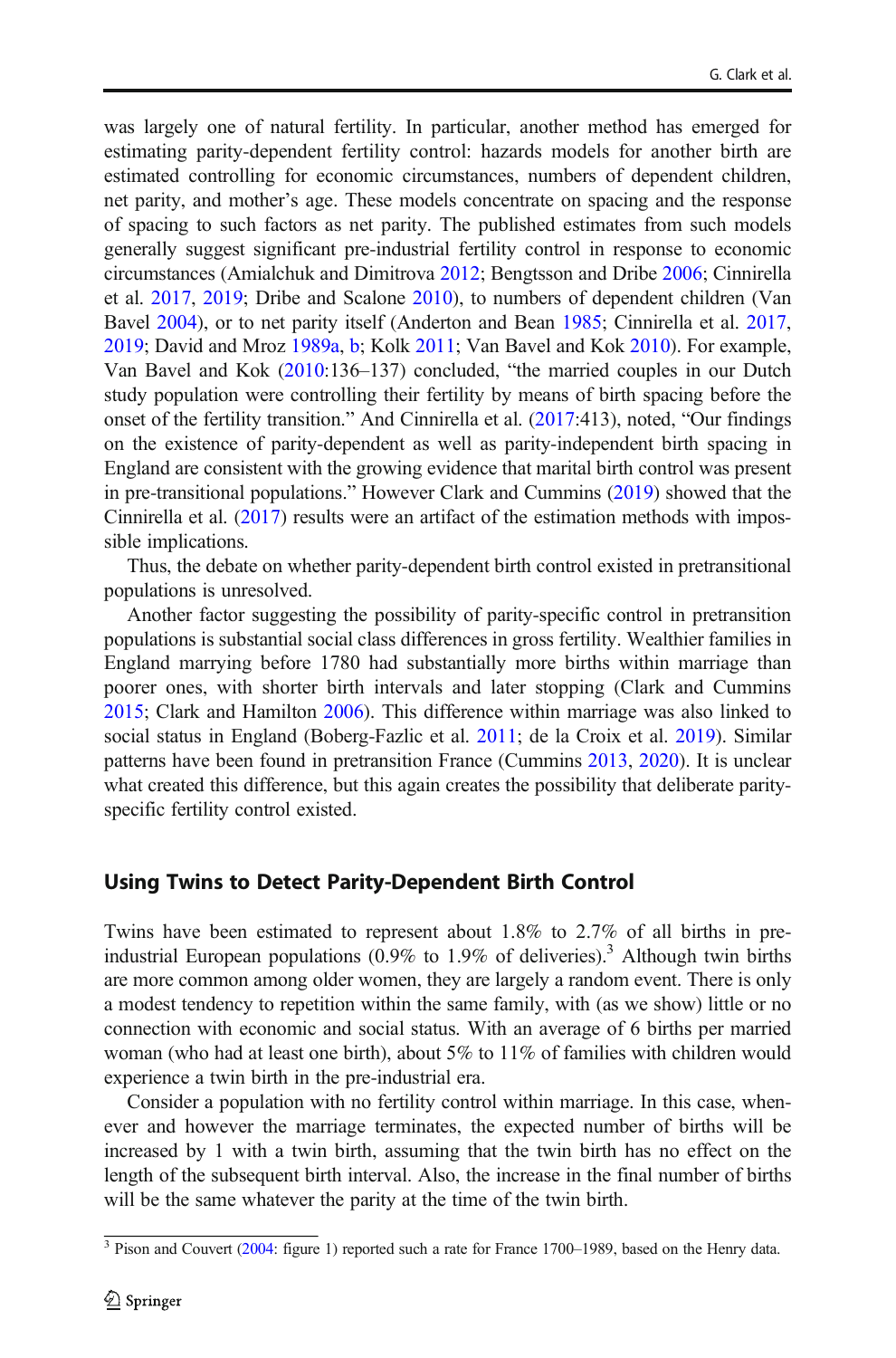

Fig. 1 Expected effect of twins on total births

Figure 1 shows the expected effect of twins on total births by parity at the time of the twin birth, with parity-independent fertility. If we define net fertility as the number of children born to the family reaching age 14, then with uncontrolled fertility, the effect on net fertility will be less than 1 because of infant and child mortality. It also matters that twins showed a higher child death rate than singleton children (see upcoming Table [2](#page-13-0)). With uncontrolled fertility, the increase in the number of surviving children would be  $2\theta_t - \theta_s$ , where  $\theta_t$  is the twin survival rate to age 14, and  $\theta_s$  is the single child survival rate.<sup>4</sup>

In contrast, in populations where families control fertility and have a target number of children entering marriage, twin births will induce a more muted increase in completed family size. Suppose, as seems reasonable, the target is defined in terms of children reaching age 14. Call this number for family  $i$ ,  $N_i$ . Assume also the marriage lasts to the end of planned births. Then with only singleton births, the number of births needed to achieve this target will average  $N_i / \theta_s$ . With a twin birth, the number of births required to achieve the target becomes

$$
2 + \left(\frac{N_i - 2\theta_t}{\theta_s}\right) = \frac{N_i}{\theta_s} + 2\left(1 - \frac{\theta_t}{\theta_s}\right).
$$

As long as  $\theta_t > 0.5\theta_s$ , the number of additional births required to achieve the target will be less than 1. If  $\theta_t = \theta_s$ , then there will be no additional births.

However, if the twin birth is the last planned birth, it will add 1 additional birth (assuming  $\theta_t > 0.5\theta_s$ ). Because all marriages end with a last birth, the fraction of twin births that occur as the last planned birth will just be the inverse of average family size. In England, for example, for men whose first marriages took place 1730–1879, average family size for those with at least one child was 5.9. Thus, if each family had a planned

<sup>&</sup>lt;sup>4</sup> This number will be negative if twin survival rates are lower than singleton survival rates.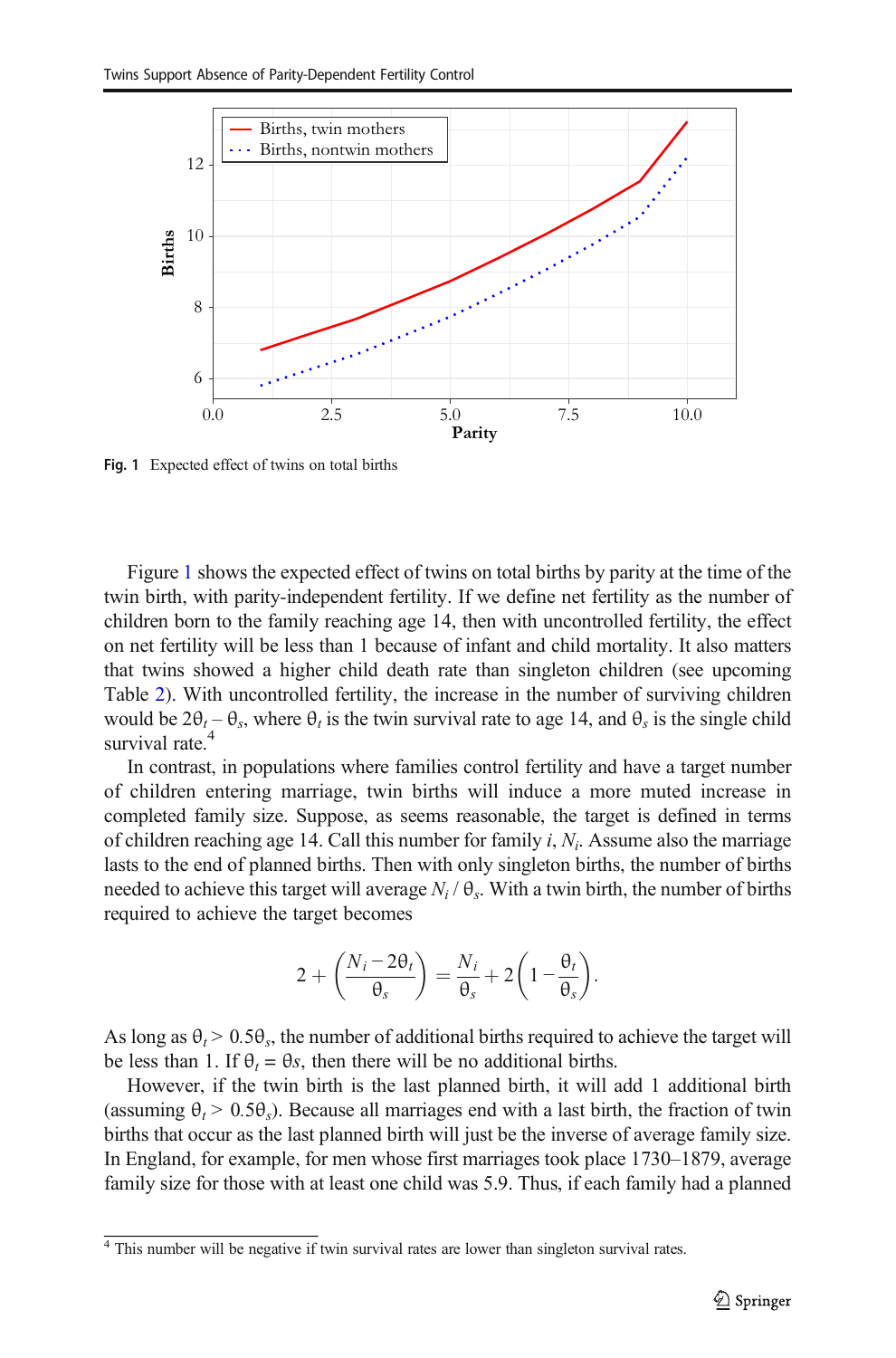<span id="page-7-0"></span>target size, a twin birth would occur as the last planned birth 17% of the time. Suppose in general that the fraction of births that are the last planned birth is  $\phi$ . For a marriage reaching completion of planned births, a twin birth will on average induce an increase in births of

$$
2\bigg(1-\frac{\theta_t}{\theta_s}\bigg)(1-\varphi)+\varphi.
$$

The number of additional children reaching age 14 induced by the twin birth will, however, be just  $\phi(2\theta_t - \theta_s)$  with controlled fertility.

To summarize, we expect the effect of a twin birth on the change in final family size to be the following, where ϕ is the fraction of births that are the last birth:

| All Births, No Parity-Dependent Control             |                                                   |
|-----------------------------------------------------|---------------------------------------------------|
| All Births, Complete Parity-Dependent Control       | $2(1-\theta_{\rm r}/\theta_{\rm s})(1-\phi)+\phi$ |
| Surviving Births, No Parity-Dependent Control       | $2\theta_i - \theta_s$                            |
| Surviving Births, Complete Parity-Dependent Control | $\phi(2\theta_t - \theta_s)$                      |

Also, with controlled family sizes, the effect of twin births in increasing total births and family size will be stronger the greater the parity at which a twin birth occurs because of the increased probability that the twin birth is the last birth planned in this family. Indeed, if the twin birth is not the last birth recorded for the family, then with control, it should have no effect on average net family size.

To give a sense of the magnitudes of the posited effects on births and net family size with and without families targeting fertility, consider the case of England for marriages 1730–1879, where  $\phi = 0.17$ ,  $\theta_s = 0.65$ , and  $\theta_t = 0.55$ . For uncontrolled fertility, births increase by an average of 1 with a twin birth, and net fertility increases by 0.44. For families with target net fertility and completion of that target, births increase by an average of 0.43 with a twin birth, and net fertility increases by an average of just 0.07 children.

To estimate the effect of twin births on family size, however, we have to control for the parity at which the birth occurs. The more births, the greater the chance of a twin birth. Thus, in terms of simply raw size, families with twin births will be larger. Twin births are also more common in older mothers. Thus, at a given parity, mothers giving birth to twins are, on average, slightly older than mothers of singletons. In the Families of England sample of marriages 1730–1879, this age difference implies that mothers of twin births at a given parity are 0.93 years older than for mothers of singletons. This will lead to mothers of twins having lower expected future fertility: it will bias the estimates downward. To have a truly comparable set of singleton births, we therefore have to also control for mother age at marriage. Thus, to test for the effect of twin births on total births, we postulate

$$
NB_{pk} = \alpha_b DTWIN + \sum \beta_j DPARITY_j + \sum \delta_l DMAGE_l + \varepsilon,
$$
 (1)

where  $NB_{pk}$  is the total number of births in a family with a birth observed at parity p and mother age  $k$ , DTWIN is an indicator for that birth being a twin, the DPARITY; are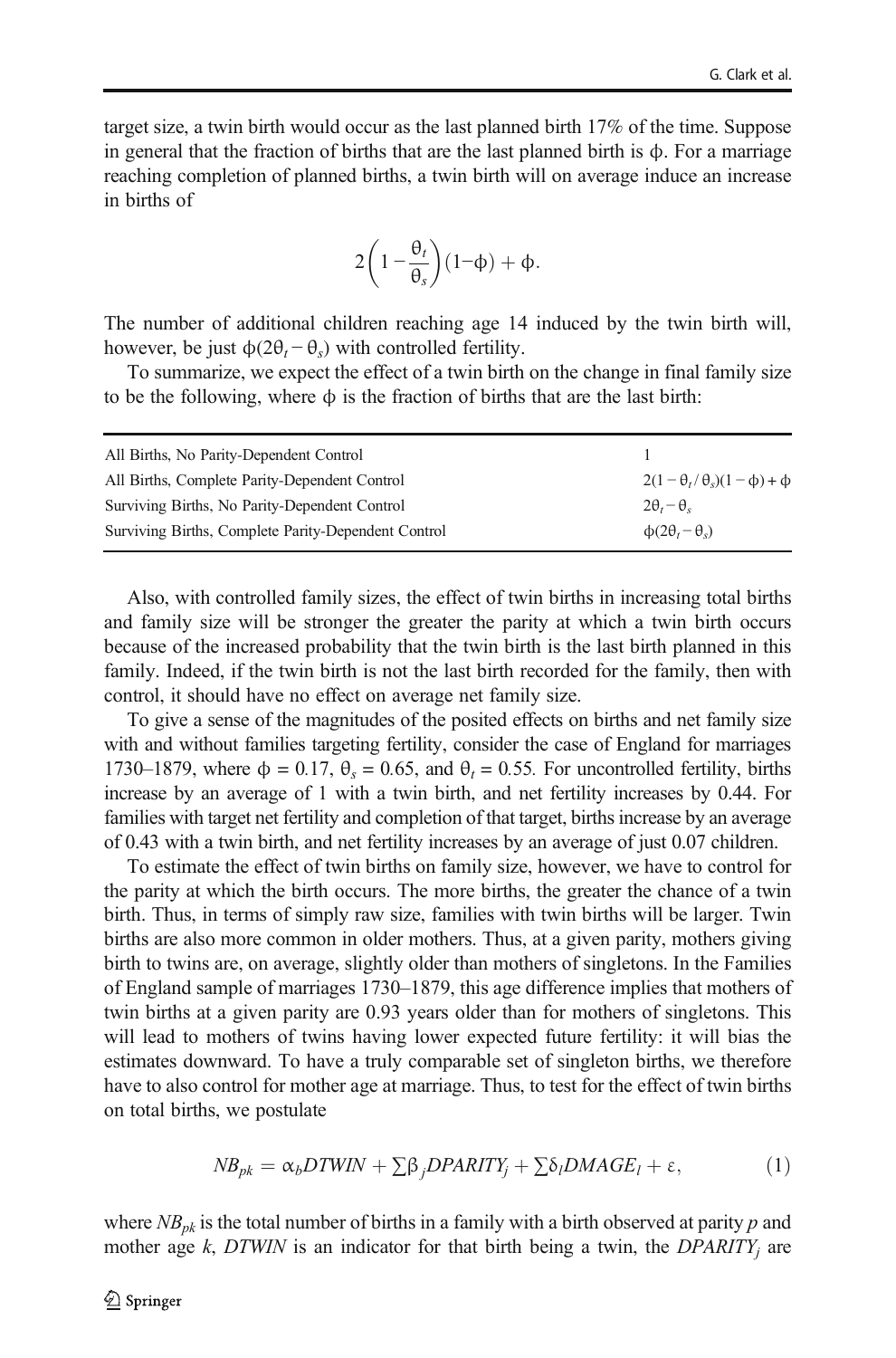<span id="page-8-0"></span>indicators that are 1 at parity p and 0 otherwise, and the  $DMAGE_l$  are indicators that are 1 at the mother's age k and 0 otherwise. For populations with no control of fertility,  $\alpha_b$ will average 1. Where there is complete fertility control,  $\alpha_b$  will vary depending on the relative child mortality rates of twins and singletons and the average number of births per family.<sup>5</sup>

Similarly, if we look at completed family size NS, we would estimate

$$
NS_{pk} = \alpha_c DTWIN + \sum \gamma_j DPARITY_j + \sum \eta_l DMAGE_l + \varepsilon.
$$
 (2)

For pre-industrial populations with no fertility control,  $\alpha_c$  will vary but will often exceed 0 by significant amounts. Where there is complete fertility control but preindustrial average family sizes,  $\alpha_c$  will average only 0.0–0.10. Although easy to implement, these estimates are parametric estimates that assume no interaction effects between mother's age and parity. An alternative completely nonparametric estimate of the effects of twins uses simply average family size for a mother of age  $k$  at parity  $p$ when the birth is a singleton versus average family size when the birth is a twin. This nonparametric estimate, however, does not use all the data because some cells in the mother age–parity matrix contain no twin births. We check our estimates in all cases using this nonparametric alternative. If we define a set of indicator variables for each combination of parity and mother age,  $D(PARITY<sub>i</sub>, MAGE<sub>l</sub>)$  that has value 1 at parity p and mother age  $k$ , then the estimating equations will be

$$
NB_{pk} = \alpha_b DTWIN + \sum \beta_{jl} D\big(PARITY_j, DMAGE_l\big) + \varepsilon. \tag{3}
$$

$$
NS_{pk} = \alpha_c DTWIN + \sum \gamma_{jl} D\big(PARITY_j, DMAGE_l\big) + \varepsilon. \tag{4}
$$

With natural fertility, a twin birth will add one child to the family regardless of the parity at which the twinning occurs. If all families in a population are controllers with target family sizes, the average effect of a twin birth on total births and on completed family size will be greater the higher the parity at which a birth occurs. Pison and Couvert [\(2004\)](#page-23-0) found that in France for fertility surveys 1975–1999, the chance that a mother aged 25–29 who gave birth to a singleton at parity 0 gave birth to a second child was .77. Thus, a twin at parity 0 induced an increase in family size of, on average, 0.23 children. However, the chance of a mother with singleton births at parity 0 and parity 1 would have a third child was 0.52. Thus, a twin at parity 1 induced a greater increase in family size of 0.48 (Pison and Couvert [2004:](#page-23-0) figs. 10–11). With a population that is a mix of natural fertility couples and controllers, however, the relationship between parity and the magnitude of the effect would be complicated by the greater share of highparity births from natural fertility couples. We can test whether the pattern of additional births with parity is consistent with an entire population of noncontrollers by estimating the following equations:

 $5$  There are cases with multiple twins in one family. These are included in the estimate: a twin at a later parity will increase NB by the same amount regardless of whether the current birth is a twin and thus will not affect the estimate of  $\alpha_b$ .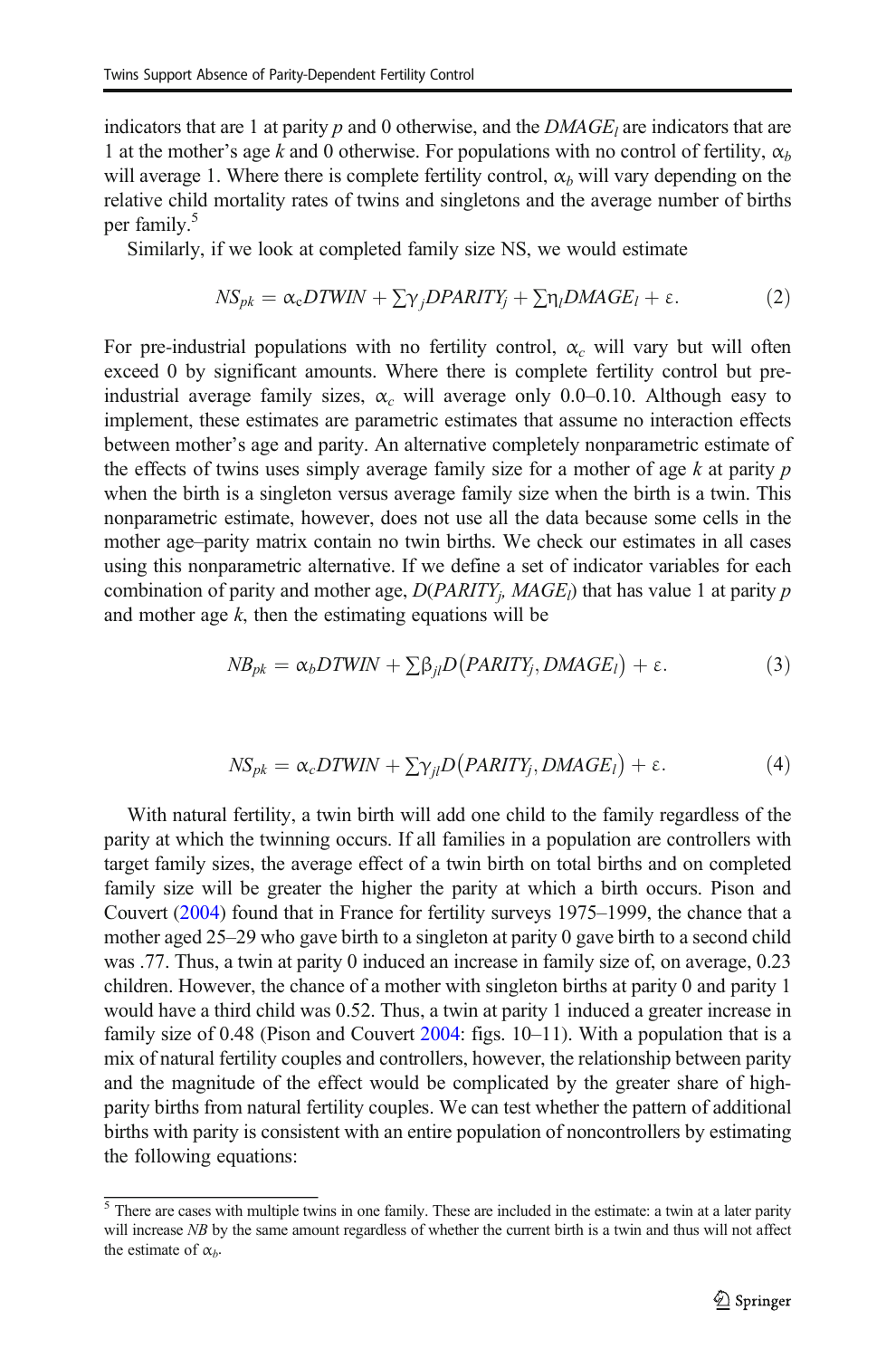<span id="page-9-0"></span>
$$
NB_{pk} = \alpha_b DTWIN + \lambda_b DTWIN \cdot PARITY + \sum \beta_j DPARITY_j + \sum \delta_l DMAGE_l + \epsilon, \quad (5)
$$

$$
NS_{pk} = \alpha_c DTWIN + \lambda_c DTWIN \cdot PARITY + \sum \gamma_j DPARTY_j + \sum \eta_l DMAGE_l + \varepsilon, \quad (6)
$$

where PARITY is the parity of the twin birth. With no fertility control,  $\lambda_b$  and  $\lambda_c$  should be 0.

Another way to check for a behavior response to the accident of twinning is by looking at the length of the birth interval following a twin birth compared with a singleton at a given parity and mother age. If twin births add exactly one birth to the total number of births in a family, then this interval should be the same following a twin birth as following a singleton.<sup>6</sup> If there is a behavioral response, then the interval will potentially lengthen as families seek to reduce future births, as would be predicted based on Van Bavel's [\(2004\)](#page-23-0) finding that the number of children under age 10 increases subsequent birth intervals. Thus, we estimate the parameter  $\omega$  in the equation

$$
Interval_{pk} = \omega DTWIN + \sum \beta_j DPARITY_j + \sum \delta_l DMAGE_l + \varepsilon, \tag{7}
$$

as a potential detector of behavioral responses to twinning.

## Data

The data for analysis are multiple, independently constructed family history databases: the Families of England (FOE) database for England, the Henry data for France, the CAMPOP data for England, and the Québec IMPQ (l'Infrastructure intégrée des microdonnées historiques de la population québécoise) database. Table [1](#page-10-0) summarizes the data available from each of these sources by period. The latter three databases use the techniques of family reconstitution: "Life consists only of birth, marriage and death. If the dates . . . of each member of a family are known, the reconstitution of that family is complete" (Wrigley et al. [1997](#page-24-0):13). Many people in these databases, however, have a baptism record but no burial record, or vice versa.

## Families of England (FOE) Database, England

The FOE database is a set of complete family genealogies for English families with births in the interval 1730–2007, comprising 296,489 individuals. Because this is a new database, we detail how it was constructed in the online appendix. We constructed two samples of twins from this database. The first sample was drawn from

<sup>6</sup> Because infant mortality affects this interval, twinning could change the interval even without any behavioral response. But the chance of at least one surviving child after a twin birth will not be too dissimilar from the chance of a surviving child after a singleton birth. Twins have higher infant death rates, but there are two of them, so the chance of no surviving children a year after a twin birth is the square of the twin infant death rate.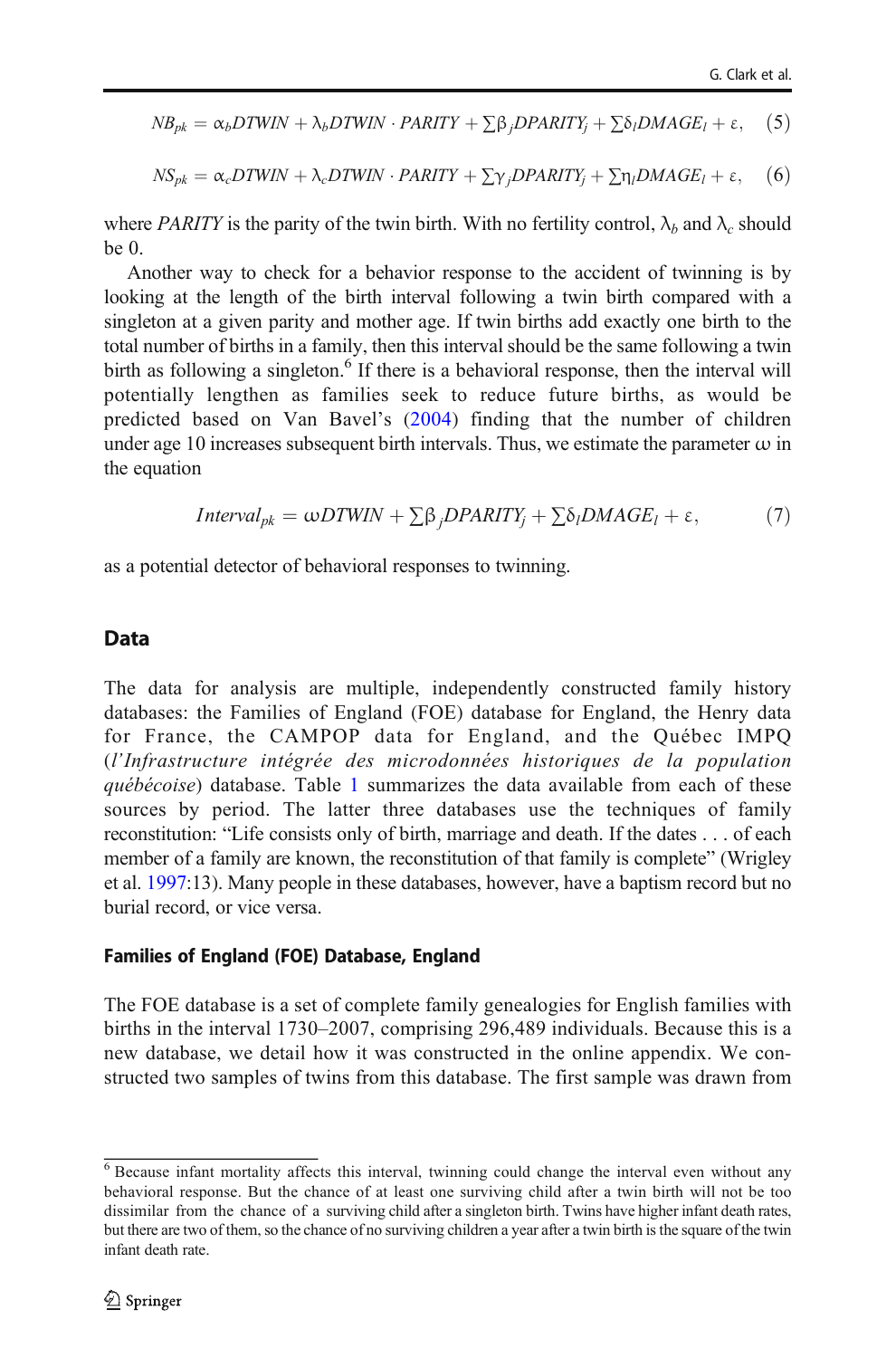| Country | Number<br>of Births | Number<br>of Potential Twins | Potential<br><b>Twin Rate</b> | Number of<br>Parents | Year<br>Min. | Year<br>Max. | Source        |
|---------|---------------------|------------------------------|-------------------------------|----------------------|--------------|--------------|---------------|
| France  | 130,746             | 3,756                        | 0.029                         | 35,849               | 1600         | 1788         | Henry         |
| France  | 49,742              | 1,520                        | 0.031                         | 16,018               | 1789         | 1895         | Henry         |
| England | 59,687              | 950                          | 0.016                         | 10,153               | 1730         | 1949         | <b>FOE</b>    |
| England | 31,001              | 814                          | 0.026                         | 11,287               | 1900         | 1949         | <b>FOE</b>    |
| England | 76,959              | 1,355                        | 0.018                         | 7.731                | 1539         | 1826         | <b>CAMPOP</b> |
| Ouébec  | 374,082             | 8,780                        | 0.023                         | 52,725               | 1625         | 1835         | <b>IMPO</b>   |

<span id="page-10-0"></span>Table 1 Summary statistics for studies

Note: Years refer to observed births.

men whose first marriage occurred 1730–1879 and whose fertility record appears complete. The dates here were chosen as those for which marriages appear to have largely uncontrolled fertility, as measured by births per father. The date range for the twin births in this period is therefore  $1730-1915$ .<sup>7</sup> Of the near 60,000 births attributable to these fathers, 471 deliveries were identified as a pair of twins—a twinning rate of 1.6% for all births. The second comparison sample is of twin births 1900–1949 to men whose first marriage occurred in 1880 or later, a period when couples were clearly exerting some fertility control, with nearly 31,000 births and 406 pairs of twins (2.6% of births). The higher proportion of twin births in the early twentieth century is quite consistent with the history of twinning. National figures for twinning rates for England starting 1938 show a twinning rate of 2.5% 1938–1949 (Pison and D'Addato [2006](#page-23-0)).

Detecting twin births in historical data sources is not a trivial exercise. In particular, in England, where attendance in the established Church of England was not particularly strict in the eighteenth century and later, children were sometimes not baptized until years after their birth. Thus, the baptismal records contain cases where nontwins are baptized on the same day. The FOE data have the advantage that births were registered to within one-quarter of a year for 1837 and later. Also, children born in 1841 and later appear on census records, where if they are twins, they will be listed with the same age. Thus, for births after 1830, we have multiple other sources indicating whether they are truly twins. For the second period—births in 1900–1949—we know the mother's name from the birth record in 1911–1939, which for rare names almost conclusively identifies twins in these years. For births in 1900–1911, we see both children if they survive in the 1911 census. Thus, the accuracy of twin attributions is high for 1900–1949, but we must rely on baptism records for births in 1745–1830. Where we have complete fertility records, however, we can see cases where a multiple baptism is preceded by a gap of more than three years in baptisms, and we do not include such potential nontwin births.

 $7$  We counted births for all marriages for these men, which explains why a man first marrying before 1880 could have twins in 1915.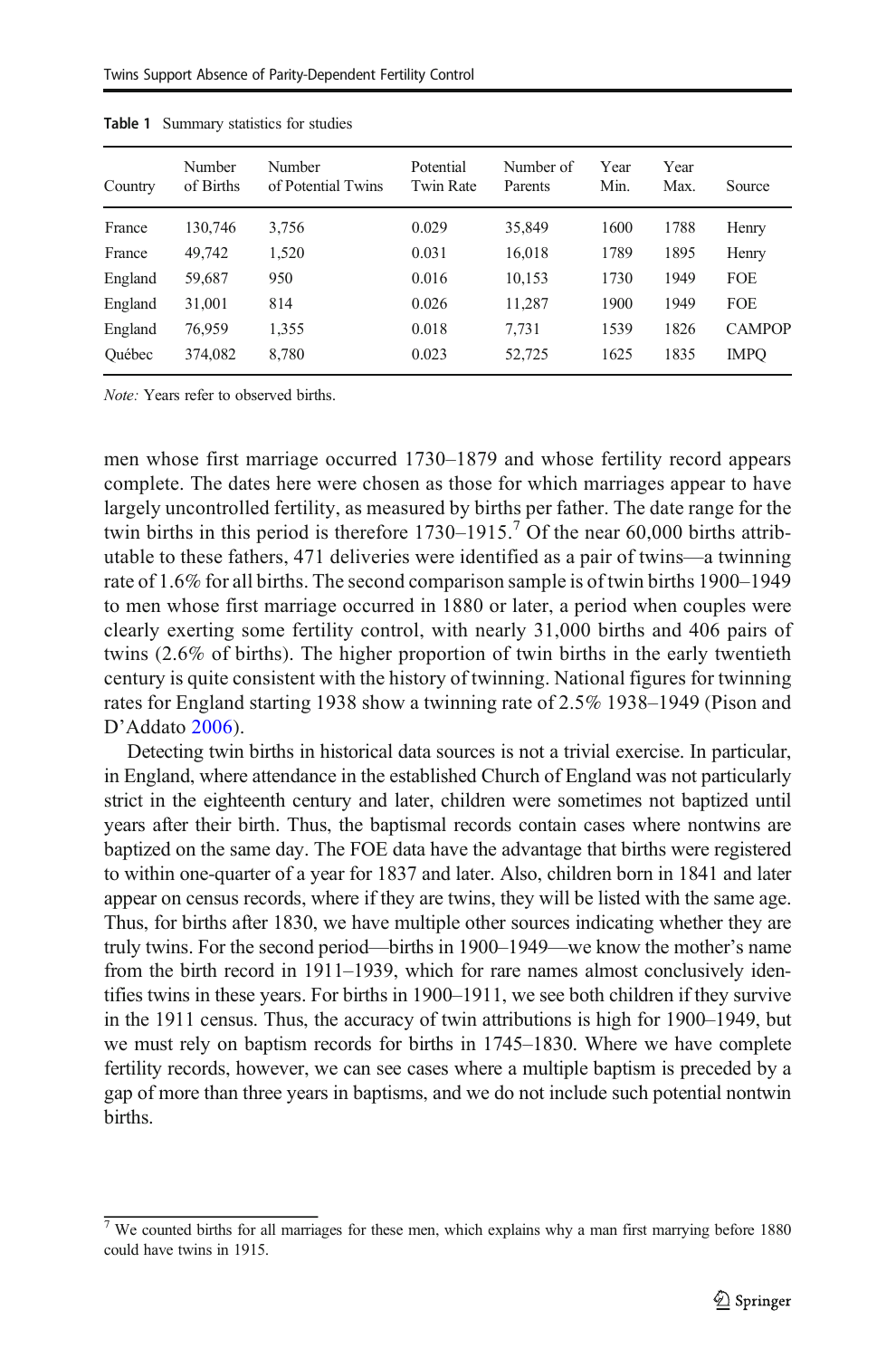## Henry Data, France

The French data are the complete Enquête Louis Henry–led demographic survey of 41 rural French villages,  $1670-1895$ .<sup>8</sup> To allow mother's dates of death to be observed, we look at twin births just in the interval 1670–1829. The period covered by the Henry data covers two periods: (1) 1670–1789, which traditionally was regarded as being a period of natural fertility; and (2) 1789–1829, when families were believed to be exercising some fertility control. The Henry data contain a field indicating whether a child was a twin. Because of the Catholic practice of baptizing children as soon as possible after birth, the detection of twins is reliable in the Henry database.

## CAMPOP Data, England

The CAMPOP data were assembled in the same way as the Henry data for 26 English rural parishes. It also has a field indicating whether a child was a twin. However, as noted earlier, twins are detected in the CAMPOP data only through the baptismal records. The baptismal records only sometimes explicitly note that children baptized on the same day are twins. We do not know how the creators of the CAMPOP data concluded that the children they identified as twins were indeed twins. We show shortly that we can test for the reliability of the twin designation using the same-gender ratio for the twins. On this test, the share of same-gender children is too low in the CAMPOP data, implying significant numbers of misidentified twins.

## IMPQ, Québec

The Infrastructure intégrée des microdonnées historiques de la population du Québec (IMPQ) is a set of family reconstitutions of the Catholic population of Québec using baptisms, burials, and marriages 1621–1849 (Dillon et al. [2018](#page-22-0); IMPQ Project [2019;](#page-23-0) Project Balsac [2019](#page-23-0); Programme de recherche en démographie historique [2019](#page-23-0)). Not all births are linked to death records. We consider only those born in the interval 1621– 1835, interpreting the lack of a death record as survival until age 14. As mentioned earlier, Catholic doctrine strongly encouraged prompt baptisms, going as far as threatening delinquent parents with excommunication; thus there should not be any significant occurrence, as in the English baptismal data, of nontwins being baptized on the same day. To ensure that completed family are observed, we restrict the sample to families where the father was born in Québec, married before 1830, and all children have a known parish of birth in Québec.

The unit of observations could potentially be one of three things: births per mother, births per father, or births per marital union. For our purposes, the ideal measure is all births per mother or all births per father: if a marriage is terminated early by the death of one party, the other has the option to remarry to attain the desired family size in the presence of controlled fertility. We would also ideally use only mothers who reached

 $8$  The summary papers of the Enquête Henry are Henry [\(1972\)](#page-22-0), Henry and Houdaille ([1973](#page-22-0)), Houdaille ([1976\)](#page-22-0), and Henry ([1978](#page-22-0)). A summary of all studies using the Henry data (before 1997) is listed in Renard ([1997\)](#page-23-0), and detailed discussion of the database can be found in Séguy and Méric ([1997](#page-23-0)), Séguy [\(1999\)](#page-23-0), Séguy and le Sager ([1999](#page-23-0)), Séguy et al. [\(2001\)](#page-23-0). See also Cummins [\(2013\)](#page-22-0) for a recent analysis of the Henry data for fertility and wealth patterns during the fertility decline.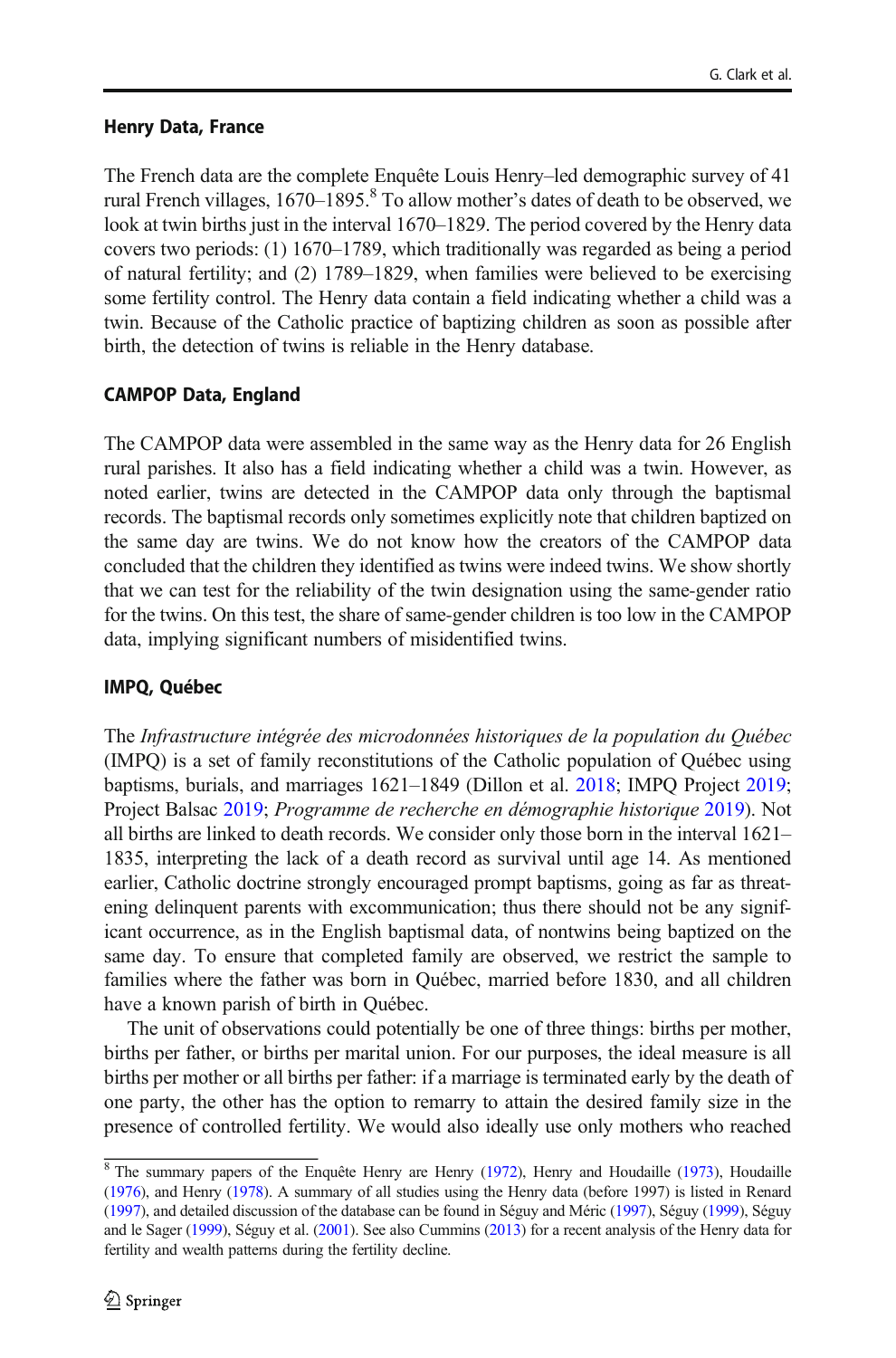<span id="page-12-0"></span>age 40 or fathers who reached age 45 in order to observe close to complete reproductive intervals. However, in the Henry data, the CAMPOP data, and the Québec data, birth and death dates can be missing. In the main estimation tables, we therefore include all families except those in which the parents are known not to have attained age 40 for women and 45 for men in the Henry and CAMPOP, and age 45 for men in the FOE and Québec.

For the Henry and CAMPOP data sets, we take the unit of observation as marital unions simply because of how the data were constructed. For the FOE data, which were constructed around fathers with rare surnames, the unit is total births per father. Cases in which first wives died before age 40 are included given that men had the option of remarrying. For the Québec data, we can measure either total births per father, mother, or marital union. Here we chose to use births per father because twin births in Québec were associated with a significant increase in observed maternal mortality in childbirth (from 1.3 to 4.0 per 100 births). If we instead use fathers, there is no issue of twinninginduced parent mortality. If a mother died in childbirth, the father would often remarry. Some fathers will have died before their wives reach the end of their reproductive careers, but this effect will be found equally among twinning and nontwinning families.

We can test the accuracy of our twin attributions by looking at the gender composition of twins. Two children who are not twins have a roughly 50% chance of being of the same gender. $9$  Monozygotic (MZ) twins, of course, have the same gender. They show a constant rate across a wide variety of societies at roughly 0.7% to 0.9% of children (Pison and Couvert [2004:](#page-23-0)769). Twining rates for dizygotic (DZ) twins vary substantially across time and across populations; however, for each twining rate is an implied same-gender ratio among twins. We can test what fraction of actual twining events we are correctly identifying in our data,  $\phi$ , because the fraction of the putative twins having the same gender will be

$$
R_{SS} = 0.5 + \frac{0.4}{R_t} \phi,
$$
\n(8)

where  $R_{SS}$  is the same sex ratio, and  $R_t$  is the observed twinning rate per 100 births. If we miss many true twining events and instead misattribute singleton births, then the gender ratio will be closer to 0.5 than predicted by this formula when  $\phi = 1$ . In general, as Table [2](#page-13-0) shows, the French and the Québec data have sex ratios consistent with complete detection of true twinning events. For the FOE sample for twins born in marriages before 1880, the fraction that were same sex was .64, which is less than an expected rate of .72. So, for the FOE data, there is some evidence that not all twins are being detected and some nontwins are included. For the CAMPOP data, however, the same-sex ratio for their identified twins is only .59, compared with an expected rate of .70, implying that many twins were not detected. Table [2](#page-13-0) shows actual and expected same-gender shares for the various twin samples. This test suggests that the Henry and IMPQ data are of the best quality, followed by FOE, but with CAMPOP possibly including many nontwins in their twin attributions.

 $\frac{9}{9}$  We assume in this calculation the same number of males as females at birth. In practice, the ratio is about 1.05 boys per girl. However, this means that two nontwin children will share gender 50.03% of the time compared with 50%, so the bias created by the simpler 50:50 assumption is very small.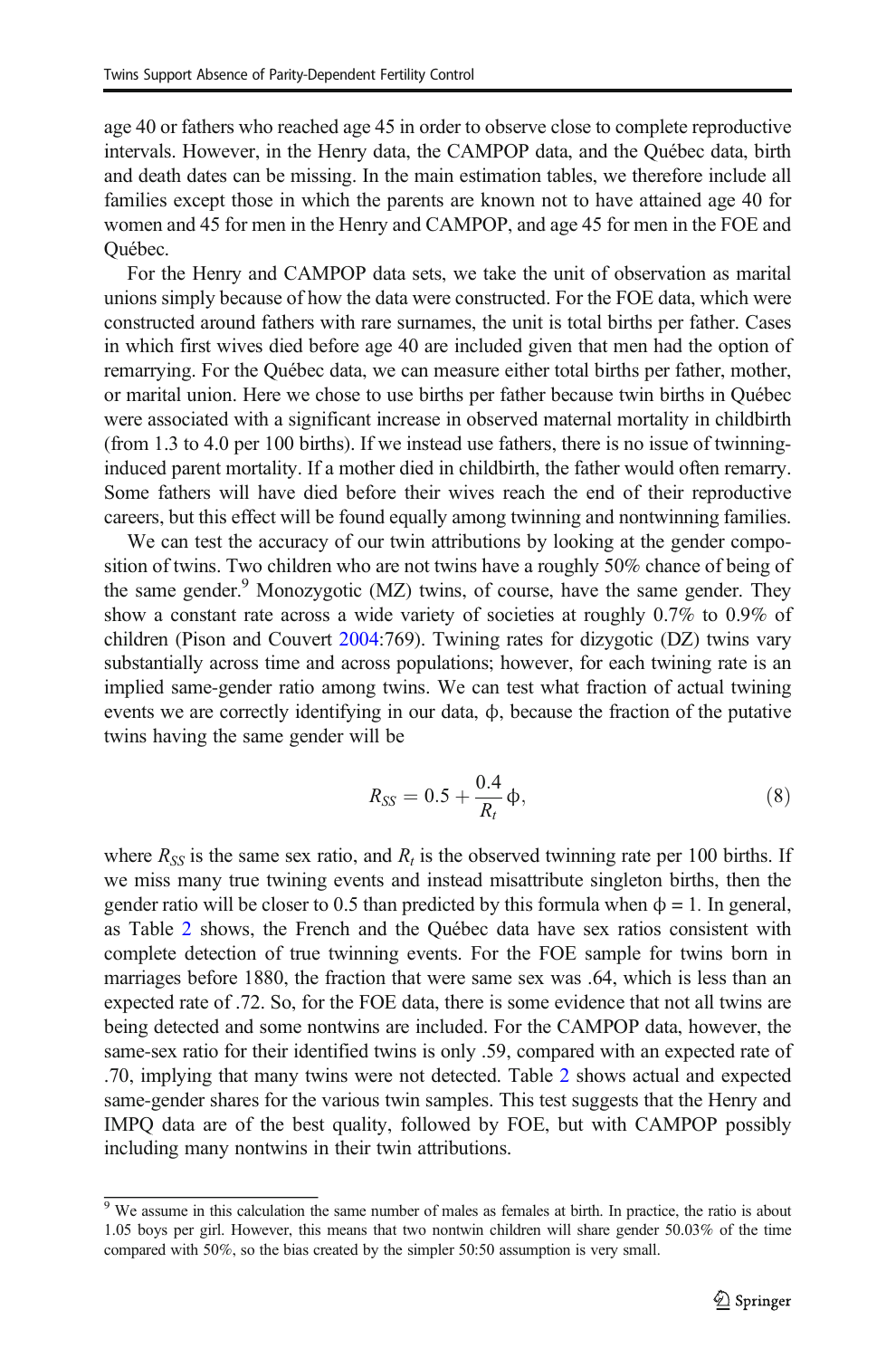| Sample             | Survival Rate,<br><b>Nontwins</b> | Survival Rate,<br>Twins | Average Births<br>per Marriage | Same-Sex<br>Ratio, Twins | Same-Sex Ratio,<br>Expected |
|--------------------|-----------------------------------|-------------------------|--------------------------------|--------------------------|-----------------------------|
| France, pre-1789   | 0.71                              | 0.47                    | 5.31                           | 0.64                     | 0.62                        |
| France, post-1789  | 0.70                              | 0.41                    | 4.66                           | 0.68                     | 0.61                        |
| England, CAMPOP    | 0.70                              | 0.46                    | 4.66                           | 0.59                     | 0.70                        |
| England, 1780-1879 | 0.65                              | 0.55                    | 5.96                           | 0.64                     | 0.72                        |
| England, 1900–1949 | 0.91                              | 0.72                    | 3.37                           | 0.55                     | 0.63                        |
| Ouébec             | 0.71                              | 0.52                    | 5.64                           | 0.68                     | 0.65                        |

#### <span id="page-13-0"></span>Table 2 Twin parameters

The effects of attributing twins when the children in a family are actually singletons will be to bias the estimated coefficients on DTWIN toward 0. Thus, mistakes here in the data will bias us toward finding evidence of fertility control.

Table [1](#page-10-0) reports the summary statistics for the studies used: how many births, how many potential twin births, and the years covered. Table 2 reports the diagnostic parameters for the twin samples: the survival rate to age 14 of singleton births and twins, the average number of births per family, the same-gender ratio for the putative twin births, and the expected same-gender ratio.

Figure [2](#page-14-0) reports the mean number of births, for women surviving to at least 40, for each of the samples. Two of the six samples—France for marriages 1790–1829 and England 1900–1949—show signs of fertility control in having substantially lower numbers of births per marriage or per father.

Twinning is mostly uncorrelated with the observable social characteristics of families. Table [3](#page-15-0) shows the coefficient for each of a variety of parent characteristics regressed singly on an indicator for whether a birth is a twin: mother's age (in years); parity; the first to second birth interval as an indicator of fecundity (which correlates with total births); mother's literacy; and father's literacy, education, occupational status, and wealth. Mother's age correlates significantly with twinning rates in all except the Henry data.<sup>10</sup> For example, for marriages  $1730-1879$  in the FOE database, the implied twin birth rate is 0.98% at mother's age 20 but 2.07% at age 40. Parity is always significantly correlated with twinning rates but will be highly correlated with mother's age, so part of the parity effect will be an age effect. However, Pison and Couvert [\(2004:](#page-23-0) fig. 4) showed that even controlling for mother's age, there is a positive parity effect. Pison and Couvert [\(2004:](#page-23-0)770) also reported, "These differences . . . have been interpreted as resulting from a physiological phenomenon (Henry, [1975\)](#page-22-0), though the mechanism is unknown." The correlation with age of the mother and parity is not a problem because we control for both of these in the estimations.

A more important issue is whether twinning correlates with fecundity. As shown in Table [3](#page-15-0), our proxy for fecundity—the first to second birth interval—is never significantly associated with higher twinning rates. Given that Pison and Couvert [\(2004:](#page-23-0)785) reported that, "The most fecund couples have a greater propensity to bear twins," this

 $\frac{10}{10}$  In the Henry data, only a small proportion of mothers have birth dates listed, so the standard error of the estimated mother age coefficient is very large. Thus, we cannot rule out a substantial mother age effect also in this population.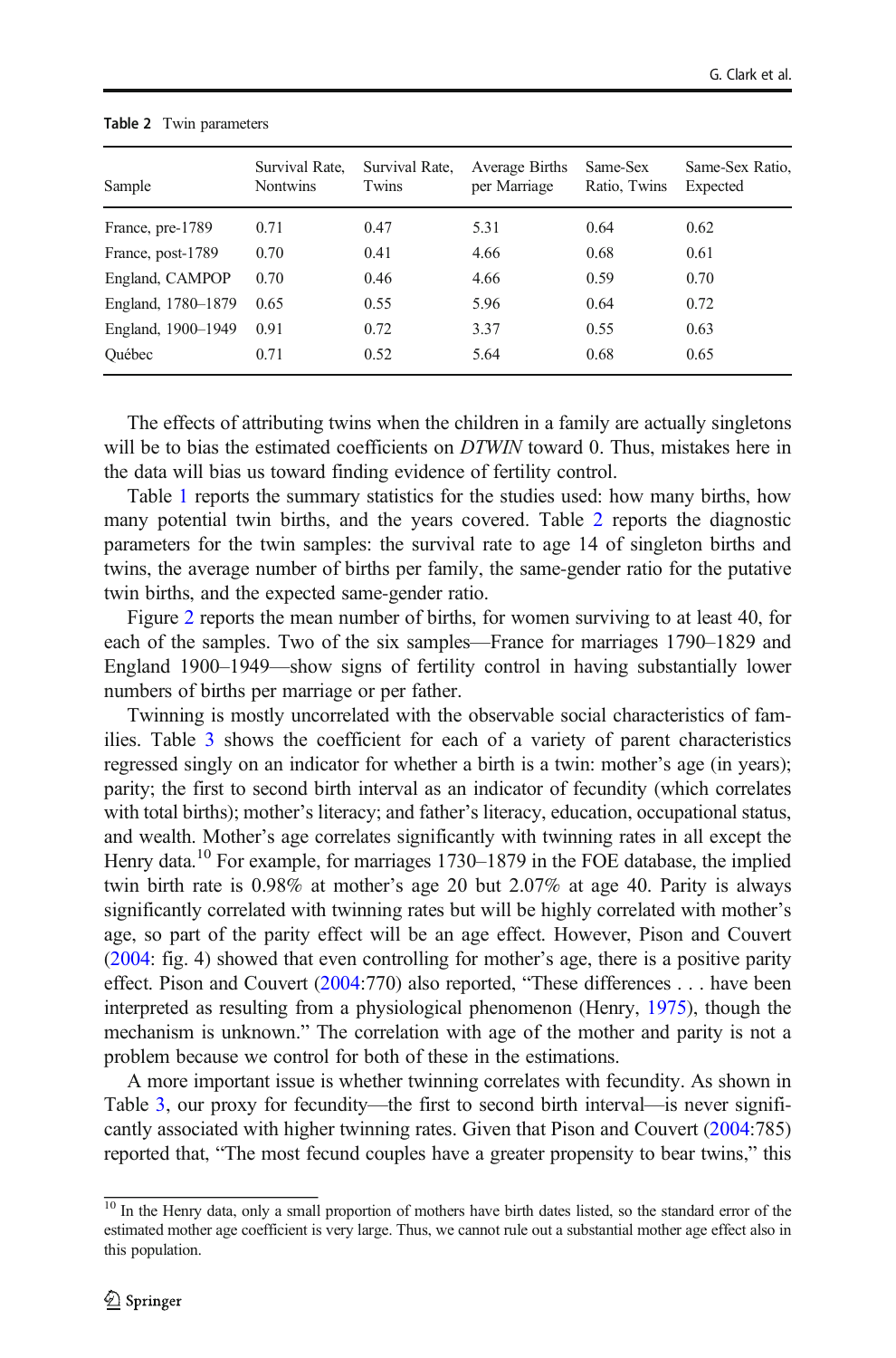<span id="page-14-0"></span>

Fig. 2 Average births, by sample and decade

seems surprising. However, the basis of Pison and Couvert's assertion is an association between the first-birth interval and the chance of a twin birth as the first birth. For firstbirth intervals between 10 months and 36+ months, there is no association between the length of the interval and the chance of a twin birth, either in early twentieth century France or in the Henry data. The positive association between a short interval and twinning appears only for first-birth intervals of 8–9 months (but not for even shorter first-birth intervals). However, in the modern United States, the average pregnancy length for twin births is 35 weeks. Thus, an unusual proportion of twin births will occur in the 8–9 months category (Pison and Couvert [2004](#page-23-0):787, fig. 15; 792, appendix table 2). Therefore, the Pison and Couvert data are perfectly compatible with our finding of no positive association between fecundity and twinning rates.

Pison and Couvert ([2004](#page-23-0):770) also reported that DZ twins "have a tendency to be repeated among the same women." A test for whether some couples have a higher tendency to produce twin births comes from looking at the incidence of multiple twin births for a given father. In the FOE data with 473 twin deliveries for marriages before 1880, there are 18 cases of two such deliveries in a family and 1 case of three sets of twins. If we randomly allocate twin deliveries across the observed deliveries per father at the observed twining frequency, we find 11 cases of two such twin deliveries in a family (with a standard error of 3), implying only a slight tendency in some couples toward twin births. However, any distorting effects this would have on the estimation will be small. We show shortly with the FOE data for 1730–1879 that the 473 families produce 473 extra births. The familial association of twinning accounts for 9 of these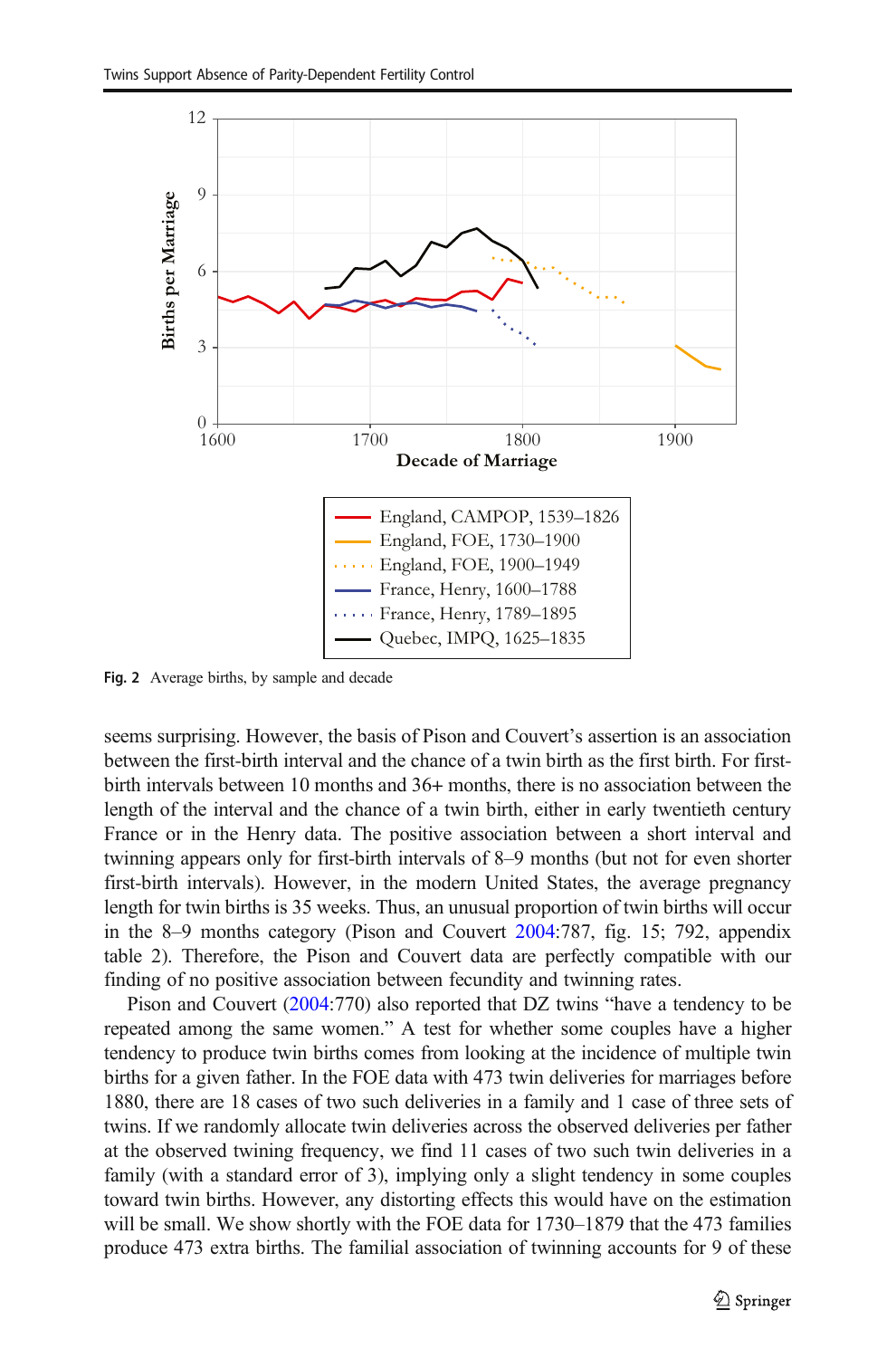| Variable                       | France,<br>Henry | England,<br><b>CAMPOP</b> | England,<br>FOE | Québec,<br><b>IMPO</b> |
|--------------------------------|------------------|---------------------------|-----------------|------------------------|
| Mother's Age                   | $-0.00005$       | $0.0005**$                | $0.0009**$      | $0.0004**$             |
|                                | (0.003)          | (0.0001)                  | (0.0001)        | (0.00003)              |
| Parity                         | $0.03**$         | $0.002**$                 | $0.004**$       | $0.0006**$             |
|                                | (0.002)          | (0.0002)                  | (0.0002)        | (0.00005)              |
| First to Second Birth Interval | 0.002            | $-0.002*$                 | $-0.002$        | 0.00002                |
|                                | (0.004)          | (0.001)                   | (0.002)         | (0.00004)              |
| Literate Father                | 0.003            | 0.0001                    |                 | 0.0003                 |
|                                | (0.019)          | (0.002)                   |                 | (0.0006)               |
| Literate Mother                | $-0.0005$        | 0.002                     |                 | 0.0008                 |
|                                | (0.026)          | (0.002)                   |                 | (0.0007)               |
| ln(Wealth), Father             |                  |                           | 0.0001          |                        |
|                                |                  |                           | (0.0003)        |                        |
| Occupational Rank, Father      |                  |                           | $-0.000002$     | $-0.005$               |
|                                |                  |                           | (0.00004)       | (0.003)                |
| <b>Educated Father</b>         |                  |                           | $-0.004$        |                        |
|                                |                  |                           | (0.003)         |                        |
|                                |                  |                           |                 |                        |

#### <span id="page-15-0"></span>Table 3 Twinning correlates

Note: Standard errors are shown in parentheses.

 $*_{p}$  < .05;  $*_{p}$  < .01

extra births. Thus, the familial association will bias upward the estimated effect of twinning on births by 0.019. The simulation also implies that from the perspective of couples, twins represent overwhelmingly random and unpredictable events.

## Results

Table [4](#page-16-0) summarizes the estimates of  $\alpha_b$  the effect of a twin birth on total births for the six population samples we have for Eq. [\(1](#page-7-0)), which controls for mother age and parity. In three of the four pre-industrial population samples—FOE, Henry, and Québec—the estimate of  $\alpha_b$  is very close to the value 1 predicted by natural fertility. In the case of Québec, the standard error of this estimate is only 0.05, so this is a very precise estimate. In these cases, the estimate of  $\alpha_b$  is also significantly above the value that would be predicted from having control and a target family size. In the case of the CAMPOP data, however, the estimate of  $\alpha_b$  is closer to that produced by control than by natural fertility, although it is not statistically different from 1 at the 5% level. However, as shown in Table [2](#page-13-0), the CAMPOP twins show a greater deviation from the predicted same-gender ratio for twins than any other sample. This deviation implies that singleton children are misclassified as twins and will bias the estimate of  $\alpha_b$  toward 0.

We turn now to the populations exercising at least some fertility control: England 1900–1949 and France 1800–1829. For England,  $\alpha_b$  falls statistically significantly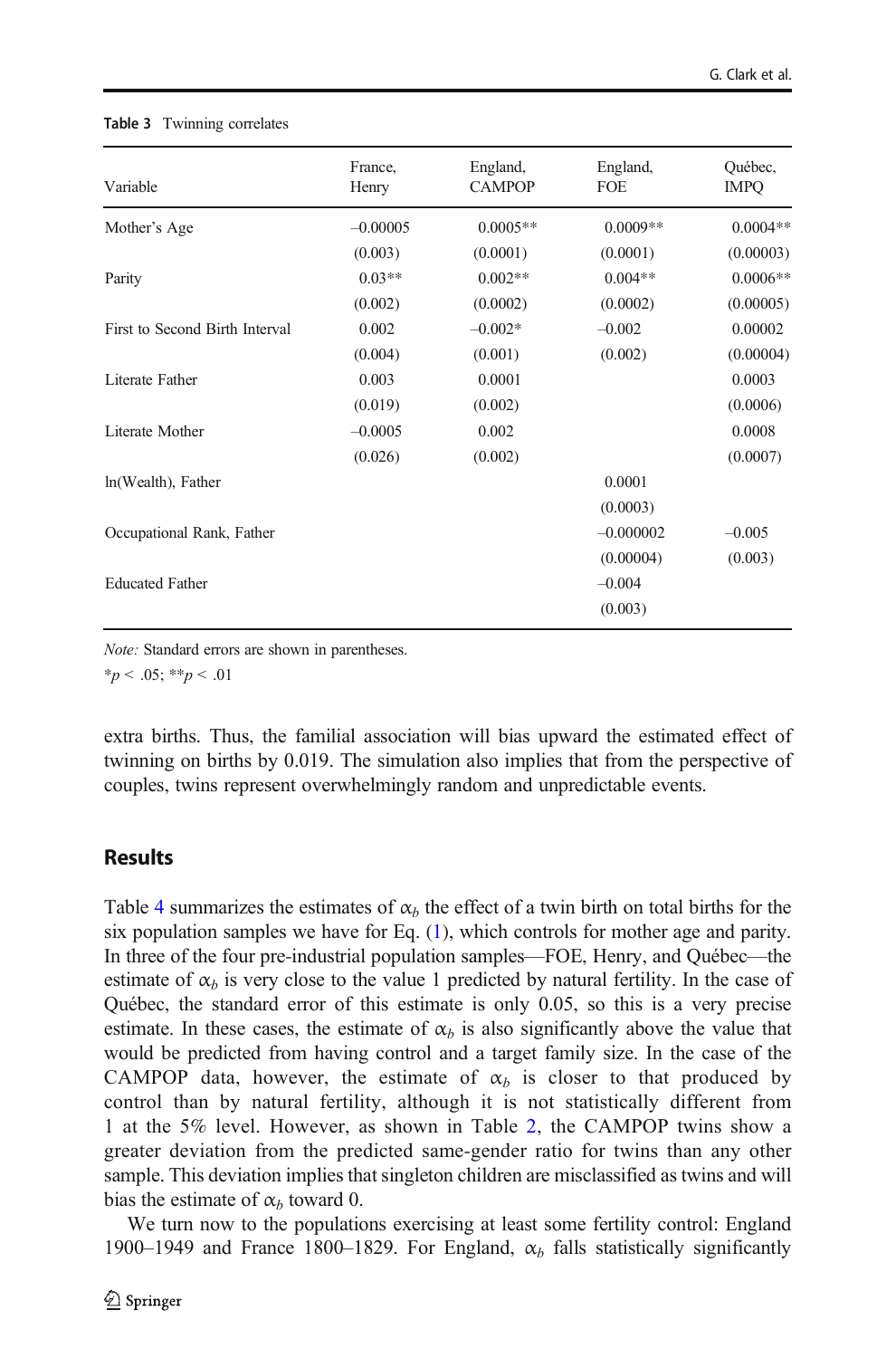| Sample                 | Expected $\alpha$ ,<br>No Control | Expected $\alpha$ ,<br>Control | $\alpha$ | <b>SE</b> | N       |
|------------------------|-----------------------------------|--------------------------------|----------|-----------|---------|
| Pre-Fertility Decline  |                                   |                                |          |           |         |
| France, pre-1789       | 1                                 | 0.73 <sup>a</sup>              | 1.02     | 0.07      | 65,722  |
| England, CAMPOP        | 1 <sup>a</sup>                    | 0.75                           | 0.83     | 0.09      | 76.239  |
| England, pre-1880      | 1                                 | 0.43 <sup>a</sup>              | 0.99     | 0.12      | 55,590  |
| Ouébec                 | 1                                 | 0.61 <sup>a</sup>              | 1.03     | 0.05      | 324.202 |
| Post-Fertility Decline |                                   |                                |          |           |         |
| France, post-1800      | 1                                 | 0.87                           | 0.89     | 0.12      | 18,454  |
| England, 1900-1949     | 1 <sup>a</sup>                    | 0.60                           | 0.72     | 0.10      | 27.399  |

<span id="page-16-0"></span>

| <b>Table 4</b> Twin effect, births |  |
|------------------------------------|--|
|------------------------------------|--|

<sup>a</sup> Hypothesized coefficient is rejected at  $p = .05$ .

below 1 at the 1% level but is not statistically different from the value predicted for families with a target family size. For France post-1800, the expected  $\alpha_b$  with fertility control, because of the low survival rate of twins, is close to 1 at 0.87. The estimated  $\alpha_b$ at 0.89 is close to that predicted by fertility control, but the standard error is large enough that the estimated coefficient is compatible with either control or its absence. The estimates for births are consistent with the earlier populations having no control of fertility and the later ones having at least some controllers.

What about the possibility that even though the majority of pre-industrial families were not exercising any parity-dependent control, a significant minority were exercising such behavior? Given the standard errors in Table 4, we can be 95% confident that no more than 3% of the Québec population had a target family size, but for both England and France pre-1789, given smaller sample sizes, at the 95% confidence interval we can conclude that at most only 35% of families were exercising control. We can state, however, that in France pre-1789, with 75% probability, less than 10% of families had a target family size they controlled. For England pre-1880, with 68% probability, less than 10% of families were exercising control (and for Québec, we can conclude that with 98% probability). Thus, our study contributes evidence that most likely almost no families in France pre-1789, England pre-1880, and Québec pre-1835 exercised any targeting behavior with respect to fertility.

Although the samples used here may not allow us to reject any pre-industrial targeting behavior at the 95% confidence limit in France and England, much larger bodies of data are likely to become available. Although in England, our sample includes 55,533 births for marriages before 1880, there were 28,700,565 English births 1838–1880. For those with rarer surnames, 10% or more, twins can be identified with high reliability from the birth register. It will be possible using curated family trees from [Ancestry.com](http://ancestry.com) and other genealogical services to obtain sample sizes that will conclusively establish whether there was any parity-dependent control of fertility before 1880 (recent studies have exploited such curated data to investigate the inheritance of longevity; see, e.g., Ruby et al. [\(2018\)](#page-23-0) and Kaplanis et al. [\(2018](#page-23-0))). Similarly, research teams are at work extending the information on births and deaths in Québec from 1850 to 1916. The sample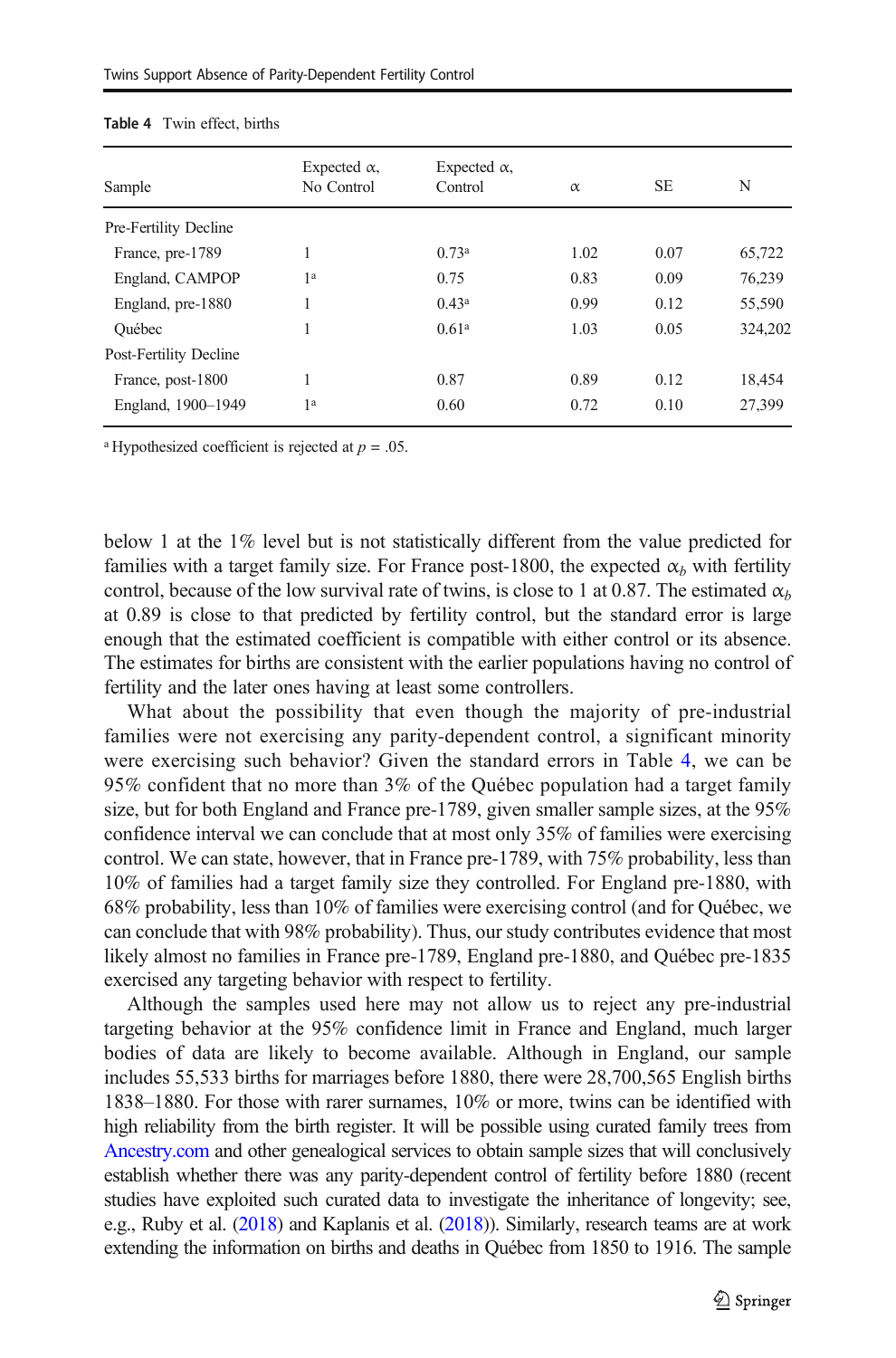size for pre-industrial Québec, for which we already have a good estimate of the likely share of controllers, is likely to be two to three times as large within a year.

If we instead estimate  $\alpha_b$  nonparametrically from Eq. [\(3\)](#page-8-0), where interactive effects between parity and mother's age are allowed, we find a very similar set of results as in Table [4.](#page-16-0) Figure 3 illustrates the pattern of total births and completed family size (measured here as the number of children attaining age 14) at each parity for twin births versus singleton deliveries for France 1670–1789 (Henry), England 1538–1826 (CAMPOP), England 1730–1879 (FOE), and Québec 1621–1835 (IMPQ). In each case, there is a clear sign that the increase in total births created by twinning has the same magnitude independent of the parity at which the birth occurs. Again, this is consistent with the whole population exercising natural fertility.

Table [5](#page-18-0) shows the formally estimated coefficients for  $\lambda_b$  and  $\lambda_c$ , the effect of parity at the twin birth on total births and completed family size, from Eqs. ([5\)](#page-8-0) and [\(6\)](#page-9-0) for the supposed natural fertility populations. These coefficients are all not distinguishable from 0 for the populations with hypothesized natural fertility, which is a sign that the increase in family size from twinning was as strong for the first birth being a twin as for births at high parities and is entirely consistent with a whole population of noncontrollers.



Fig. 3 Observed births by parity at twin birth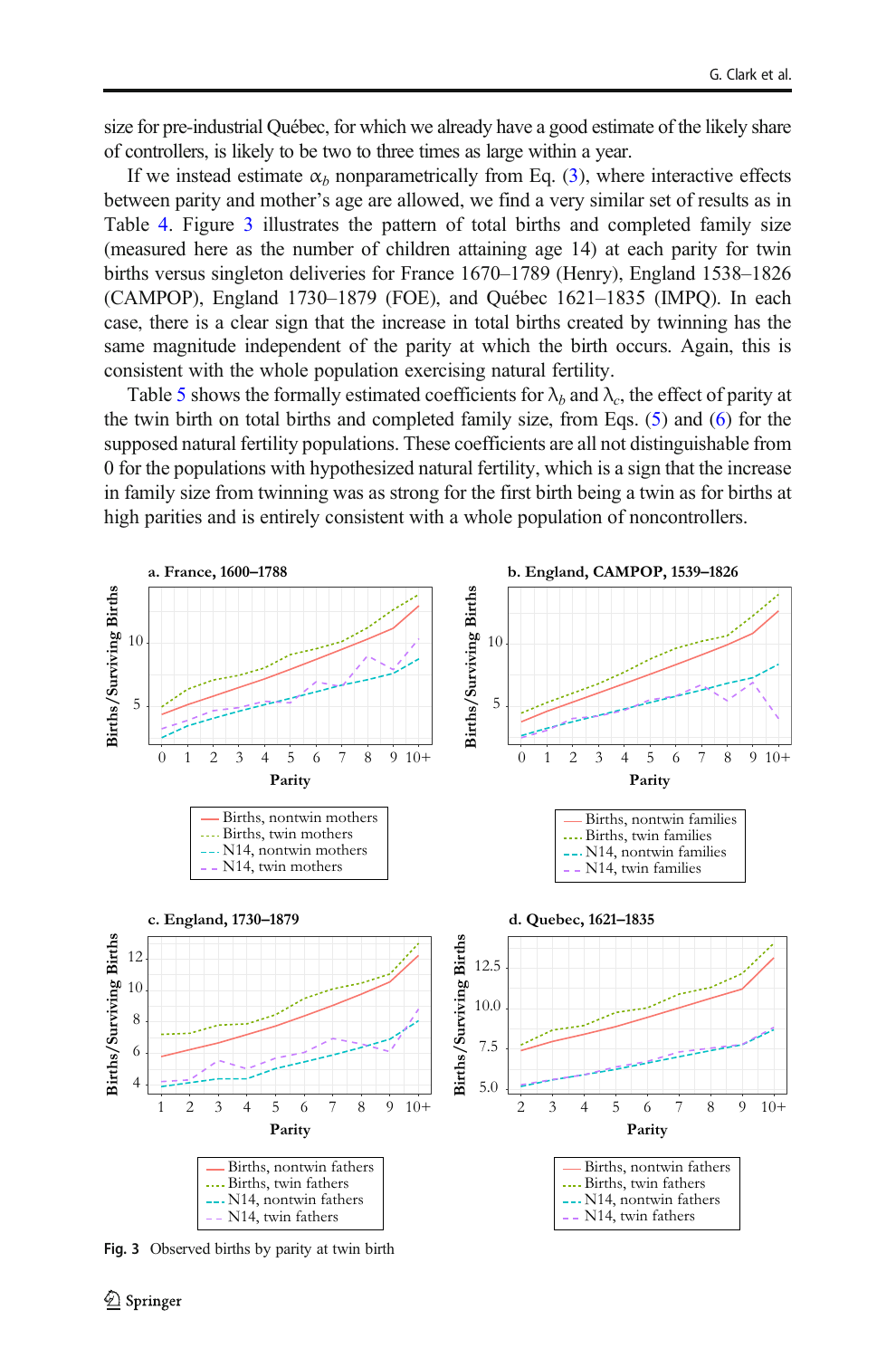| Sample            | $\gamma_{h}$ | <b>SE</b> | N       | $\gamma_c$ | SЕ   | N       |
|-------------------|--------------|-----------|---------|------------|------|---------|
| France, pre-1789  | $-0.03$      | 0.03      | 65,722  | 0.05       | 0.04 | 24,609  |
| England, CAMPOP   | 0.06         | 0.04      | 76.239  | 0.03       | 0.04 | 76.239  |
| England, pre-1880 | $-0.09$      | 0.05      | 55,590  | $-0.04$    | 0.05 | 52,706  |
| Ouébec            | $-0.01$      | 0.10      | 324,202 | $-0.02$    | 0.09 | 324,202 |

<span id="page-18-0"></span>Table 5 The effect of twinning as function of parity

Note: Parity coefficient is from OLS estimation of Eqs. [\(7](#page-9-0)) and [\(8\)](#page-12-0).

| Sample                 | Expected $\alpha$ ,<br>No Control | Expected $\alpha$ ,<br>Control | $\alpha$ | <b>SE</b> | N       |
|------------------------|-----------------------------------|--------------------------------|----------|-----------|---------|
| Pre-Fertility Decline  |                                   |                                |          |           |         |
| France, pre-1789       | 0.24                              | 0.04 <sup>a</sup>              | 0.37     | 0.11      | 24,609  |
| England, CAMPOP        | 0.22 <sup>a</sup>                 | 0.05                           | 0.00     | 0.08      | 76.239  |
| England, pre-1880      | 0.45                              | 0.08 <sup>a</sup>              | 0.70     | 0.13      | 52,706  |
| Ouébec                 | 0.33                              | 0.05 <sup>a</sup>              | 0.24     | 0.05      | 324,202 |
| Post-Fertility Decline |                                   |                                |          |           |         |
| France, post-1800      | 0.12                              | 0.03 <sup>a</sup>              | 0.37     | 0.15      | 8.132   |
| England, 1900-1949     | 0.52                              | 0.15 <sup>a</sup>              | 0.36     | 0.10      | 27,288  |
|                        |                                   |                                |          |           |         |

Table 6 Twin effect, surviving children

<sup>*a*</sup> Hypothesized coefficient is rejected at  $p = .05$ .

Because of the higher infant mortality rates for twins, the effects of twinning on completed family sizes with natural fertility are smaller than on births. Table 6 summarizes the estimates of  $\alpha_c$  in Eq. [\(2](#page-8-0)), which shows the effects of twins on numbers of children reaching age 14 controlling for parity and mother's age. For all the natural fertility populations with no parity-specific control, the number of surviving children should increase by 0.22–0.44 as a result of twinning; with family size targets and control, the increase would be only 0.04–0.07. The empirical estimates confirm a rise in net fertility significantly above what would be expected with target family sizes in England (FOE), France, and Québec. The only sample in which net fertility does not increase is CAMPOP. In the other three cases, the rise is as large, or even larger, than would be predicted from twin versus singleton survival rates.<sup>11</sup> Thus the evidence for net fertility in England (FOE) implies with 95% confidence that no families were operating with target family sizes.

Table [7](#page-19-0) shows, both for births and for surviving children, the 5% confidence intervals for the proportion of the population that potentially had target family sizes in the three populations for which we believe the twins are well identified.<sup>12</sup> Two

 $11$  For FOE, the rise in net fertility at 0.70 is significantly greater than the 0.44 that would be predicted with natural fertility, although only at the 5% level of statistical significance.

<sup>&</sup>lt;sup>12</sup> Because the question of interest is what proportion of the population at maximum could be families with target family sizes, we use a one-sided test.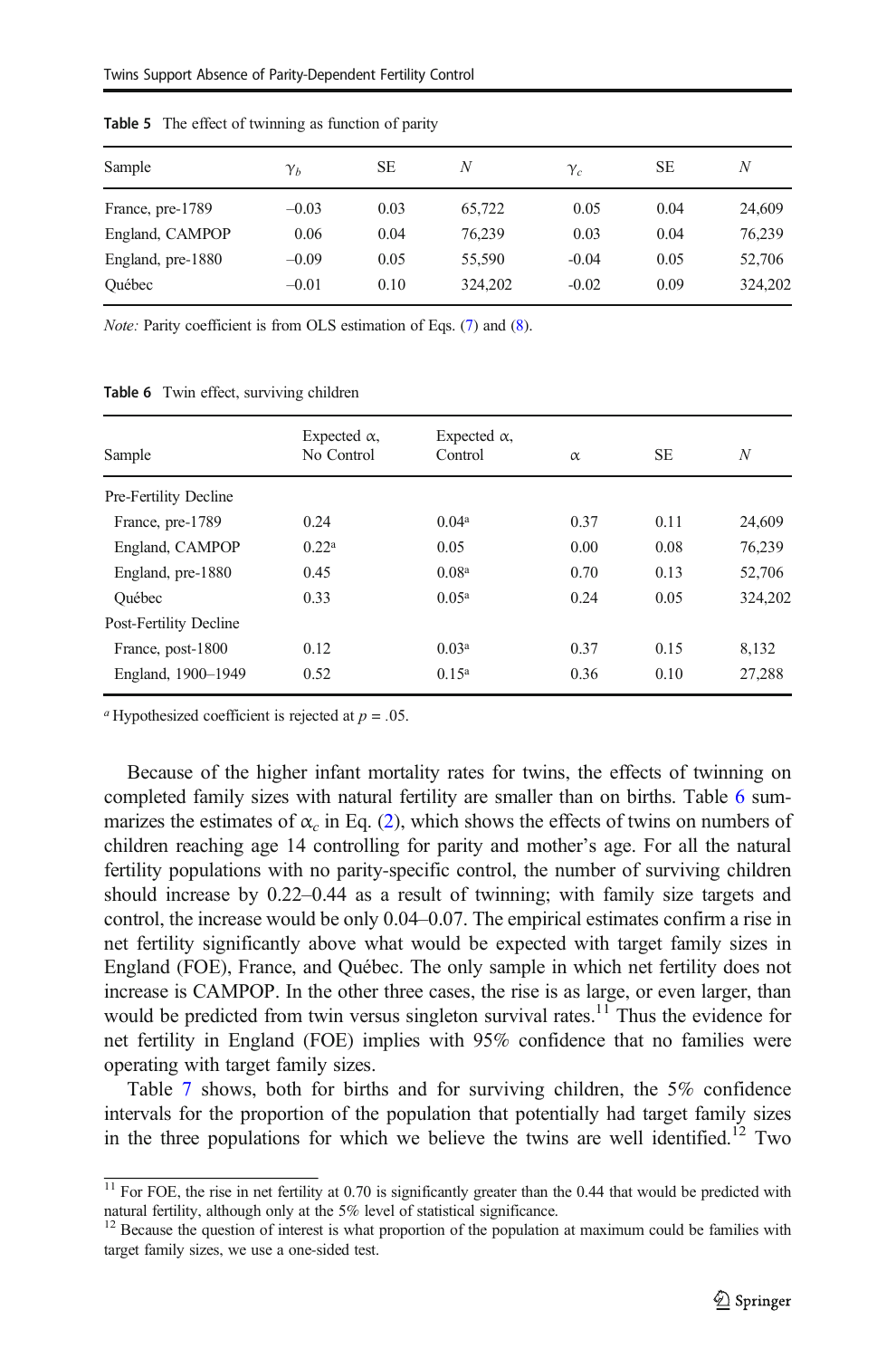|                   | <b>Births</b> | Surviving Children |  |  |
|-------------------|---------------|--------------------|--|--|
| France, pre-1789  | $.0 - .35$    | $.0 - .25$         |  |  |
| England, pre-1880 | $.0 - .36$    | $0 - 0$            |  |  |
| Québec, pre-1850  | $.0 - .05$    | $.0-.52$           |  |  |

<span id="page-19-0"></span>Table 7 5% confidence intervals, proportion potentially controlling in sample populations

Notes: The table shows confidence intervals for a one-sided test on the potential fraction of controllers.

findings are noteworthy. First, in no case can we be confident at the 5% level that these pretransition populations had any controllers. Second, we can be confident at the 5% level that no more than 25% of the French pre-1789 might have been controllers, that none of the English pre-1880 might have been controllers, and that no more than 5% of the Québecois pre-1850 might have been controllers. For the two populations controlling fertility, the rise in net fertility from twinning is again greater than would be predicted from everyone controlling, which can be explained by these populations containing a mix of families, some with fertility controls and some without.

We also estimate for the pretransition populations  $\omega$  in Eq. ([7\)](#page-9-0) to test whether there was any lengthening or shortening of the birth interval immediately following a twin birth compared with singleton births at the same parity and mother's age. Paritydependent birth control could take the form of longer spacing after twin births. In all cases, the post-twins birth interval does not differ significantly from the interval after a singleton birth, which is consistent with the evidence of no behavioral response to twinning. For example, for Québec, which has the most abundant data, the point estimate of the effect of a twin birth is that it shortens the following birth interval by five days, with a standard error of nine days.

## Conclusion

There is good evidence that at least in some Western European and Western European– derived populations—England, France, and French Québec— there was a period where families exercised no parity-dependent fertility control within marriage, for at least the great majority of the population. The biological accident of twinning produced no behavioral response. A family that had a twin birth ended up with one extra child born, at whatever parity the twinning occurred. Depending on singleton and twin survival rates, it also generally saw some fractional increase in completed family size. Families were not attempting parity-dependent fertility control within marriage, even in England as late as the period of the Industrial Revolution, 1780–1879. Interestingly, this was an era in which there were already significant investments in education and training even for poorer English families. Among children born in 1840–1860 in the FOE database, 31% were at school or in training at ages 14–16 (and only 54% at work). Yet there was no sign that parents were limiting births within marriage to control such expenses.

Clark and Cummins [\(2019\)](#page-22-0) argued that the finding of Cinnirella et al. ([2017](#page-21-0)) of substantial parity-dependent birth control in England 1538–1850 was just an unfortunate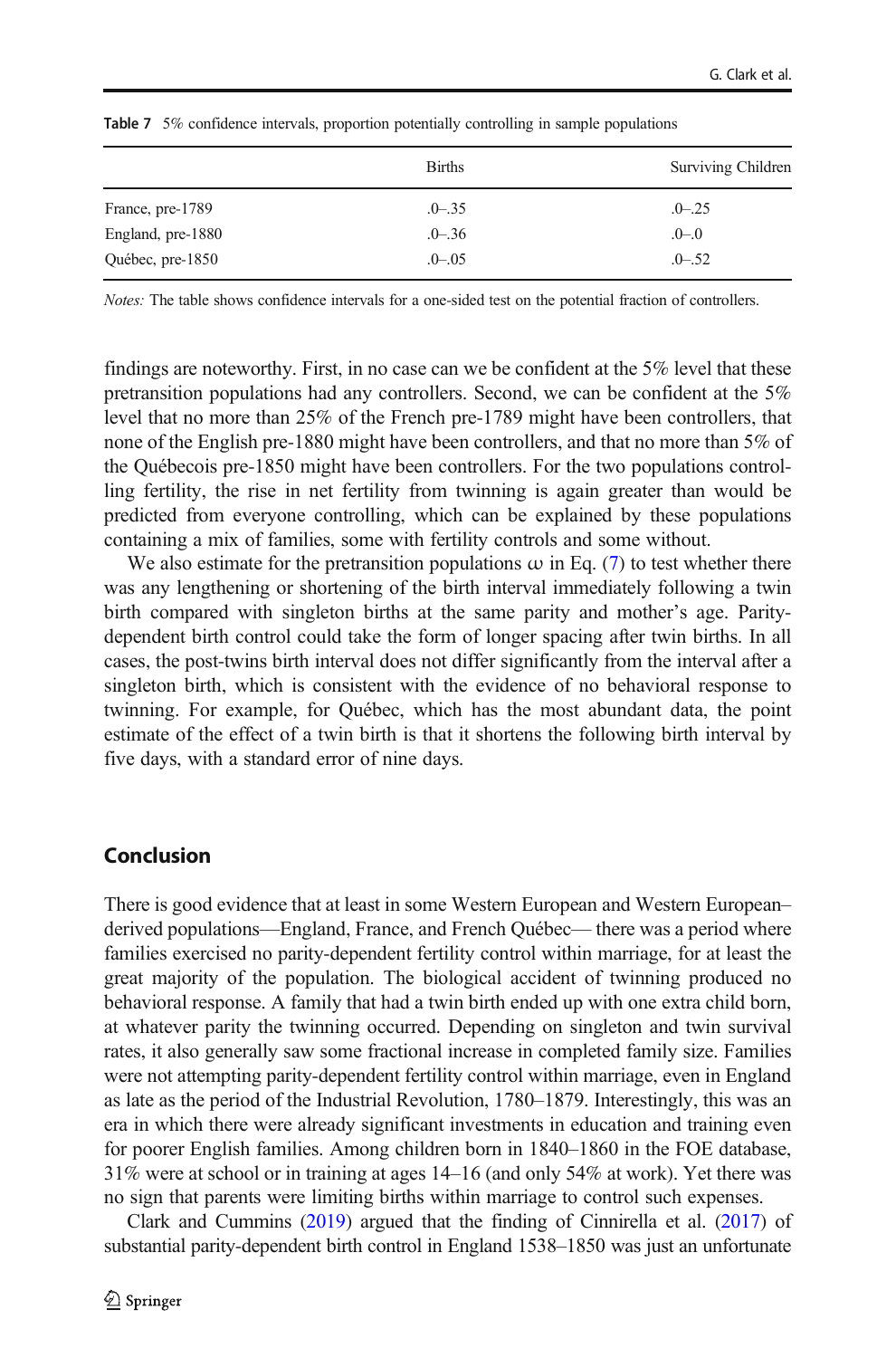artifact of the estimation method used. The absence of any behavioral response to twinning in England before 1879 reinforces the conclusion that parity-dependent spacing was also absent. The increase in parity induced by a twin birth would on the basis of the Cinnirella et al. [\(2017](#page-21-0)) estimates induce much longer spacings of subsequent births. That longer spacing would lead to little or no increase in total births from twinning. Yet, even within the CAMPOP data they employed, twining leads to a significant increase in total births.

The findings with the Henry data for France pre-1789 also cast doubt on the earlier claim of David and Mroz [\(1989a](#page-22-0), [b\)](#page-22-0) to have found similar evidence for control through birth spacing in France 1749–1789.

With enough data, the nonresponse to twinning implies that twins can be used as an instrument for family size, as an exogenous source of variation in family size. However, the variance in size induced by twinning is a small component of the overall variance, so there would have to be enormous amounts of data to estimate with any precision the coefficients linking child outcomes to family size, especially if the relevant measure is completed family size as opposed to births. More promisingly, the response to twins by showing that families were not choosing family size—suggests that in these populations, we can consider all the variation in family size as exogenous. In particular, in England, for marriages in the years 1780–1879, fertility was uncorrelated with family social status. Average completed family size was the same on average for the poorest as for the richest families. Thus in this period in England, we can get very simple estimates of the effect of family size on child outcomes given that the variation in family size is exogenous to the social status of the family and not a choice made by parents. In another paper, Clark and Cummins ([2016](#page-21-0)) estimated these effects of child quantity on child quality. Although the quantity effect generally produces a statistically significant negative effect on child quality, the effect is very small in terms of magnitude (Clark and Cummins [2015,](#page-21-0) [2016\)](#page-21-0). In the Québec sample, the simple estimates might be biased because fertility appears to be negatively correlated with social status. However, this sample is large enough to use twins as an instrument. Again, we find that child quantity has a statistically significant yet very small negative effect on child quality.

The lack of any fertility response to twinning by families in England throughout the years 1780–1879 is also interesting in light of recent theories of the Industrial Revolution. By 1780, the rate of technological advance had clearly increased significantly from that of the previous six centuries in England. Technological advance has been attributed to a democratization in England of the ideas of the Enlightenment, an intellectual movement that emphasized rationality, experiment, and embrace of novel theories of both science and society (see, e.g., Mokyr [2010\)](#page-23-0). Although the originators were an elite group of philosophers and scientists, the claim is that in England by the late eighteenth century, these ideas had filtered down through lectures, demonstrations, and popular writings to the mechanics and artisans, whose many small-scale innovations underpinned the Industrial Revolution. The Industrial Revolution was mostly a product of a new way of thinking. Thus, "Economic change in all periods depends, more than most economists think, on what people believe" (Mokyr [2010](#page-23-0):1). If the foundation of the Industrial Revolution was indeed new, more instrumental ways of thinking about the world, it is puzzling that this instrumentality did not also induce parity-dependent fertility control within marriage long before 1880.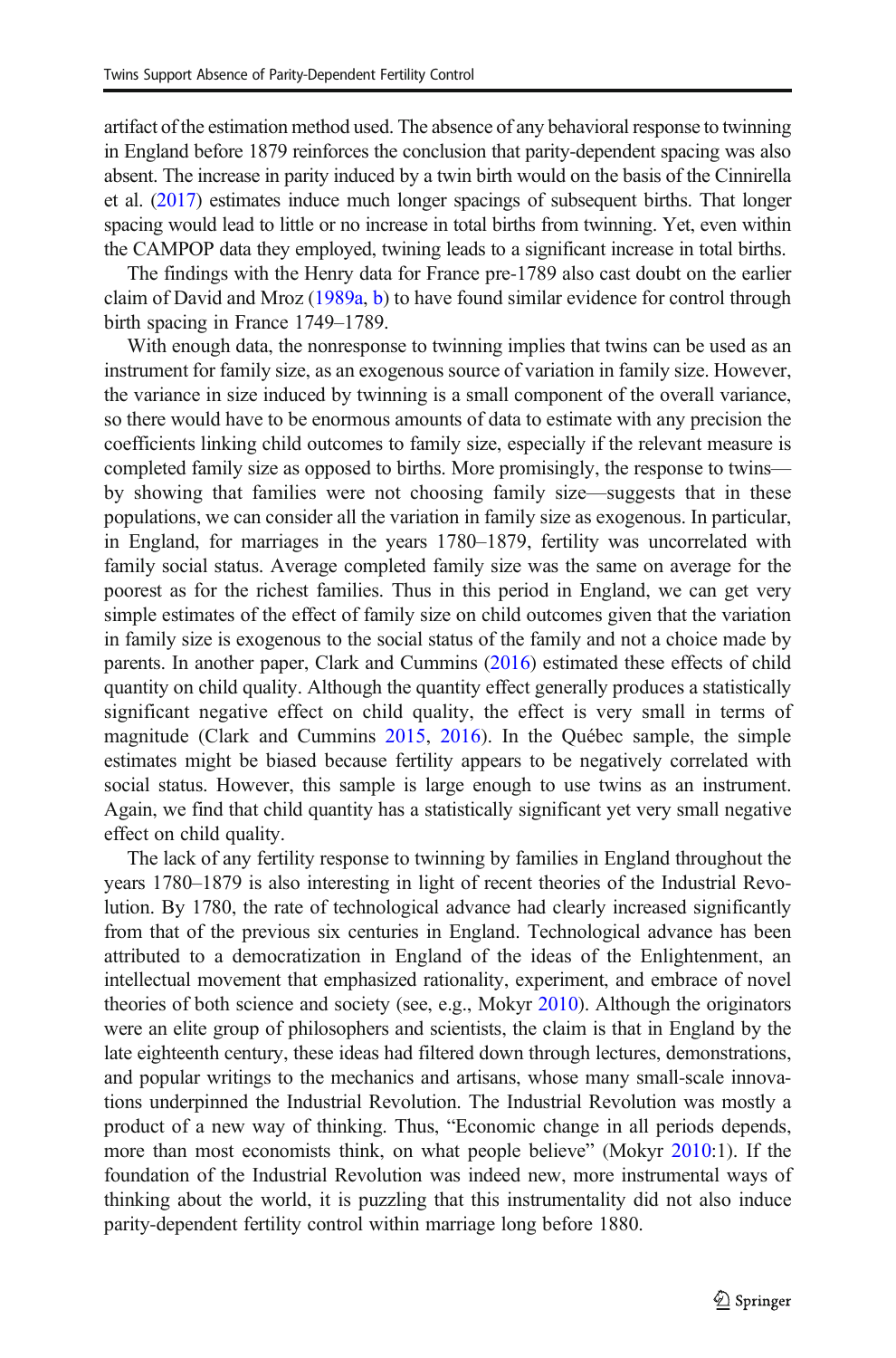<span id="page-21-0"></span>Acknowledgments Thanks to George Alter, Santiago Perez, and Katherine Eriksson for valuable comments. Thanks to Jean-Sébastien Bournival and Lisa Dillon for advice on the Québec data.

Authors' Contributions All the listed authors made substantial contributions to the conception of the work, and to the acquisition, analysis, and interpretation of the data; drafted the work or revised it critically for important intellectual content; approved the version to be published; and agree to be accountable for all aspects of the work in ensuring that questions related to the accuracy or integrity of any part of the work are appropriately investigated and resolved.

Data Availability The datasets generated and/or analyzed during the current study are available from the corresponding author on reasonable request.

#### Compliance With Ethical Standards

Conflict of Interest The authors declare that they have no conflict of interest.

Ethics and Consent The research reported here used only publicly available data.

Open Access This article is licensed under a Creative Commons Attribution 4.0 International License, which permits use, sharing, adaptation, distribution and reproduction in any medium or format, as long as you give appropriate credit to the original author(s) and the source, provide a link to the Creative Commons licence, and indicate if changes were made. The images or other third party material in this article are included in the article's Creative Commons licence, unless indicated otherwise in a credit line to the material. If material is not included in the article's Creative Commons licence and your intended use is not permitted by statutory regulation or exceeds the permitted use, you will need to obtain permission directly from the copyright holder. To view a copy of this licence, visit <http://creativecommons.org/licenses/by/4.0/>.

#### References

- Amialchuk, A., & Dimitrova, E. (2012). Detecting the evolution of deliberate fertility control before the demographic transition in Germany. Demographic Research, 27, 507–542. [https://doi.org/10.4054](https://doi.org/10.4054/DemRes.2012.27.19) [/DemRes.2012.27.19](https://doi.org/10.4054/DemRes.2012.27.19)
- Anderton, D. L., & Bean, L. L. (1985). Birth spacing and fertility limitation: A behavioral analysis of a nineteenth century frontier population. Demography, 22, 169–183.
- Bengtsson, T., & Dribe, M. (2006). Deliberate control in a natural fertility population: Southern Sweden, 1766–1864. Demography, 43, 727–746.
- Boberg-Fazlic, N., Sharp, P., & Weisdorf, J. (2011). Survival of the richest? Social status, fertility and social mobility in England 1541–1824. European Review of Economic History, 15, 365–392.
- Braakmann, N., & Wildman, J. (2014). Fertility treatments and the use of twin births as an instrument for fertility (MPRA Paper 54106). Retrieved from <https://mpra.ub.uni-muenchen.de/54106/>
- Cervellati, M., & Sunde, U. (2007). Human capital, mortality and fertility: A unified theory of the economic and demographic transition (IZA Discussion Paper No. 2905). Bonn, Germany: Institute of Labor Economics.
- Cinnirella, F., Klemp, M., & Weisdorf, J. (2017). Malthus in the bedroom: Birth spacing as birth control in pre-transition England. Demography, 54, 413–436.
- Cinnirella, F., Klemp, M., & Weisdorf, J. (2019). Further evidence of within-marriage fertility control in pretransitional England. Demography, 56, 1557–1572.
- Clark, G. (2005). The condition of the working class in England, 1209–2004. Journal of Political Economy, 113, 1307–1340.
- Clark, G., & Cummins, N. (2015). Malthus to modernity: Wealth, status, and fertility in England, 1500–1879. Journal of Population Economics, 28, 3–29.
- Clark, G., & Cummins, N. (2016). The child quality-quantity tradeoff, England, 1780–1880: A fundamental component of the economic theory of growth is missing (CEP Discussion Paper DP11232). London, UK: Center for Economic Policy.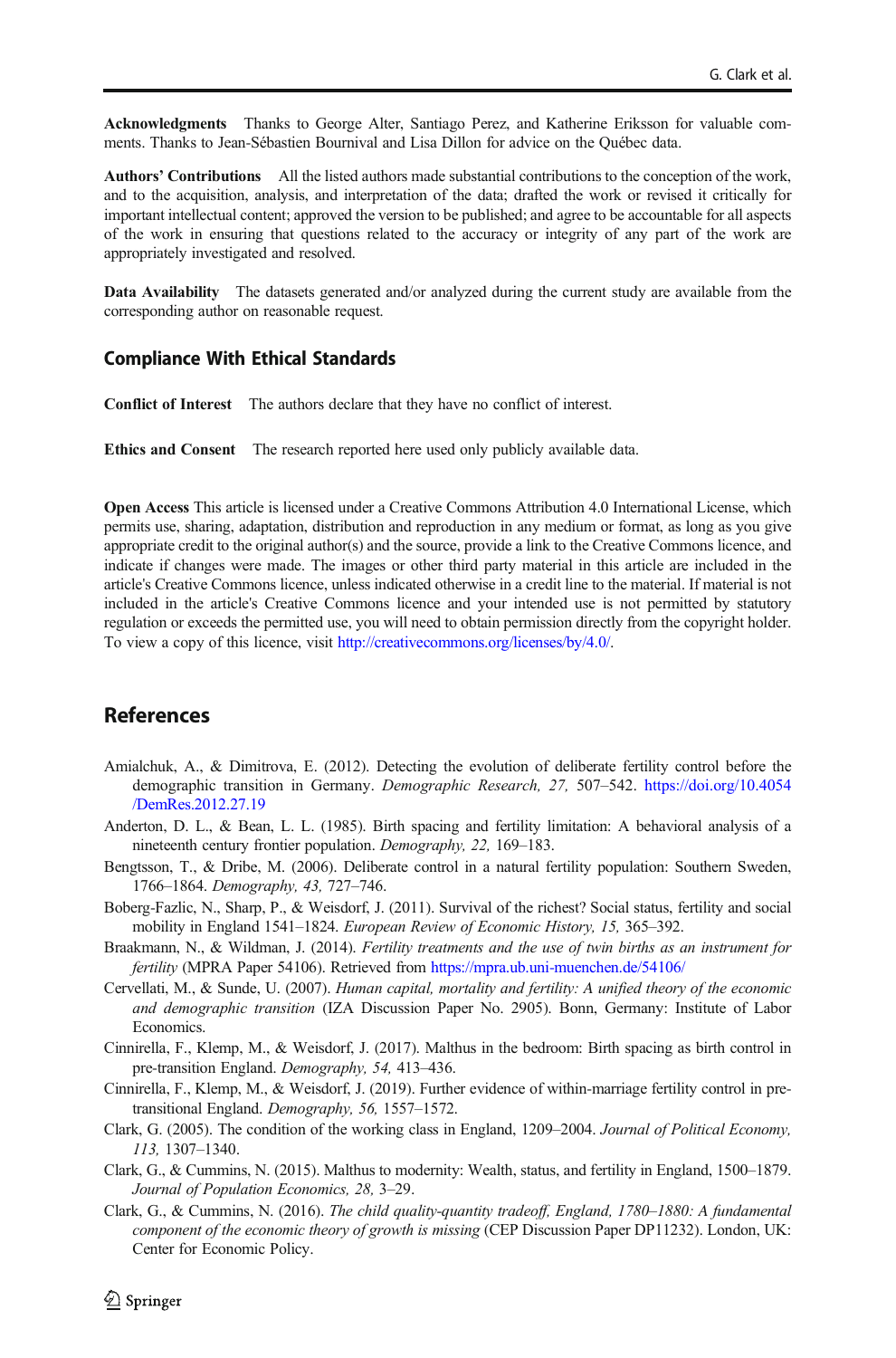- <span id="page-22-0"></span>Clark, G., & Cummins, N. (2019). Randomness in the bedroom: There is no evidence for fertility control in pre-industrial England. Demography, 56, 1541–1555.
- Clark, G., & Hamilton, G. (2006). Survival of the richest: The Malthusian mechanism in pre-industrial England. Journal of Economic History, 66, 707–736.
- Coale, A. J. (1971). Age patterns of marriage. Population Studies, 25, 193–214.
- Coale, A. J., & Trussell, T. J. (1974). Model fertility schedules: Variations in the age structure of childbearing in human populations. Population Index, 40, 185–258.
- Coale, A. J., & Trussell, T. J. (1978). Technical note: Finding the two parameters that specify a model schedule of marital fertility. Population Index, 44, 203–213.
- Coale, A. J., & Watkins, S. C. (Eds.). (1986). The decline of fertility in Europe: The revised proceedings of a conference on the Princeton European Population Project. Princeton, NJ: Princeton University Press.
- Cummins, N. (2013). Marital fertility and wealth during the fertility transition: Rural France, 1750–1850. Economic History Review, 66, 449–476.
- Cummins, N. (2020). The micro-evidence for Malthus. Testing the positive and preventative check, and the Iron Law, in France 1650–1820 (Unpublished working paper). Retrieved from [http://neilcummins.](http://neilcummins.com/Cummins2020.pdf) [com/Cummins2020.pdf](http://neilcummins.com/Cummins2020.pdf)
- David, P. A., & Mroz, T. A. (1989a). Evidence of fertility regulation among rural French villagers, 1749– 1789: A sequential econometric model of birth-spacing behavior (Part 1). European Journal of Population/Revue Européenne de Démographie, 5, 1–26.
- David, P. A., & Mroz, T. A. (1989b). Evidence of fertility regulation among rural French Villagers, 1749– 1789: A sequential econometric model of birth-spacing behavior (Part 2). European Journal of Population/Revue Européenne de Démographie, 5, 173–206.
- David, P. A, Mroz, T. A., Sanderson, W. C., Wachter, K. W., & Weir, D. R. (1988). Cohort parity analysis: Statistical estimates of the extent of fertility control. Demography, 25, 163–188.
- David, P. A., & Sanderson, W. C. (1988). Measuring marital fertility control with CPA. Population Index, 54, 691–713.
- de la Croix, D., Schneider, E. B., & Weisdorf, J. (2019). Childlessness, celibacy and net fertility in preindustrial England: The middle-class evolutionary advantage (CAGE Online Working Paper Series No. 406). Coventry, UK: Centre for Competitive Advantage in the Global Economy.
- Dillon, L., Amorevieta-Gentil, M., Caron, M., Lewis, C., Guay-Giroux, A., Desjardins, B., & Gagnon, A. (2018). The Programme de recherche en démographie historique: Past, present and future developments in family reconstitution. History of the Family, 23, 20–53.
- Doepke, M. (2004). Accounting for fertility decline during the transition to growth. Journal of Economic Growth, 9, 347–383.
- Dribe, M., & Scalone, F. (2010). Detecting deliberate fertility control in pre-transitional populations: Evidence from six German villages, 1766–1863. European Journal of Population, 26, 411–434.
- Ehrlich, I., & Kim, J. (2005). Endogenous fertility, mortality and economic growth: Can a Malthusian framework account for the conflicting historical trends in population? Journal of Asian Economics, 16, 789–806.
- Galor, O. (2012). The demographic transition: Causes and consequences. Cliometrica, 6, 1–28.
- Guinnane, T. W. (2011). The historical fertility transition: A guide for economists. Journal of Economic Literature, 49, 589–614.
- Henry, L. (1953). Fondements théoriques des mesures de la fécondité naturelle [Theoretical foundations of natural fertility measures]. Revue de l'Institut International de Statistique/Review of the International Statistical Institute, 21, 135– 151.
- Henry, L. (1961). Some data on natural fertility. Eugenics Quarterly, 8, 81–91.
- Henry, L. (1972). Fécondité des mariages dans le quart sud-ouest de la France, de 1720 à 1829 [Fertility of marriages in the southwest quarter of France, from 1720 to 1829]. Annales. Histoire, Sciences Sociales, 27, 612–640.
- Henry, L. (1978). Fécondité des mariages dans le quart Sud-Est de la France de 1670 a 1829 [Fertility of marriages in the south-eastern quarter of France from 1670 to 1829]. Population (French edition), 33, 855–883.
- Henry, L., & Houdaille, J. (1973). Fécondité des mariages dans le quart nord-ouest de la France de 1670 a 1829 [Fertility of marriages in the northwest quarter of France from 1670 to 1829]. Population (French ed.), 28, 873–924.
- Houdaille, J. (1976). Fécondité des mariages dans le quart nord-est de la France de 1670 a 1829 [Fertility of marriages in the northeast quarter of France from 1670 to 1829]. Annales de Demographie Historique, 1976, 341–392.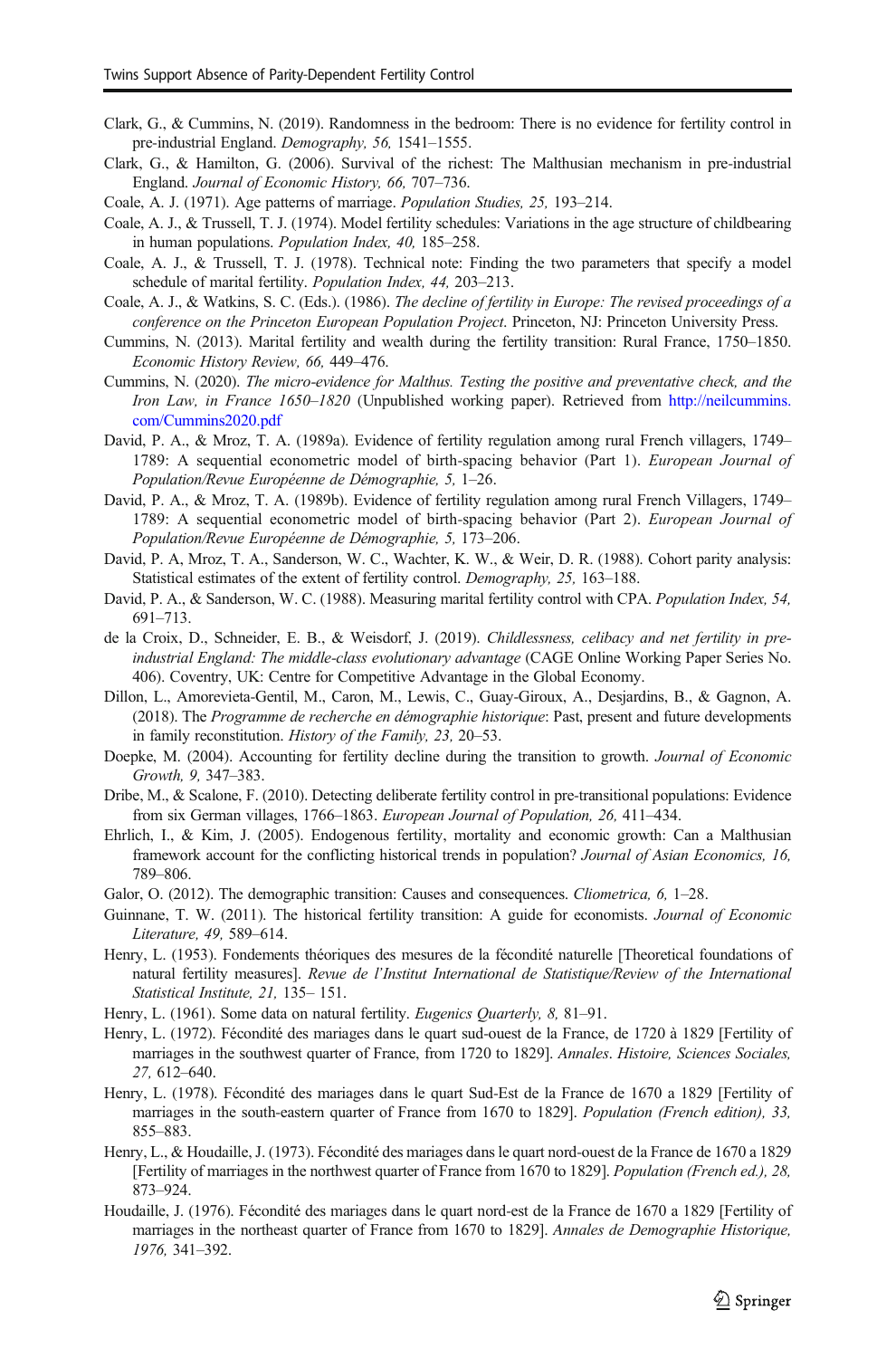- <span id="page-23-0"></span>IMPQ Project. (2019). Infrastructure intégrée des microdonnées historiques de la population du Québec [Integrated infrastructure of the Québec population historical microdata] [Data set]. Trois-Rivières, Québec: Centre Interuniversitaires d'Études Québécoises. [https://impq.uqtr.ca/fmi/webd/IMPQ\\_](https://impq.uqtr.ca/fmi/webd/IMPQ_PORTAIL) [PORTAIL](https://impq.uqtr.ca/fmi/webd/IMPQ_PORTAIL)
- Kaplanis, J., Gordon, A., Shor, T., Weissbrod, O., Geiger, D., Wahl, M., . . . , Erlich, Y. (2018). Quantitative analysis of population-scale family trees with millions of relatives. Science, 360, 171–175.
- Knodel, J. E. (1974). The decline of fertility in Germany, 1871–1939. Princeton, NJ: Princeton University Press.
- Knodel, J. (1978). Natural fertility in pre-industrial Germany. Population Studies, 32, 481–510.
- Knodel, J. (1979). From natural fertility to family limitation: The onset of fertility transition in a sample of German villages. Demography, 16, 493–521.
- Knodel, J. (1983). Natural fertility: Age patterns levels and trends. In R. A. Bulatao (Ed.), Determinants of fertility in developing countries. Volume 1. Supply and demand for children (pp. 61–102). New York, NY: Academic Press.
- Knodel, J., & van de Walle, E. (1979). Lessons from the past: Policy implications of historical fertility studies. Population and Development Review, 5, 217–245.
- Kolk, M. (2011). Deliberate birth spacing in nineteenth century northern Sweden. European Journal of Population/Revue Européenne de Démographie, 27, 337–359.
- Lagerlof, N.-P. (2003). From Malthus to modern growth: Can epidemics explain the three regimes? International Economic Review, 44, 755–777.
- Livi-Bacci, M. (1986). Social-group forerunners of fertility control in Europe. In A. J. Coale & S. C. Watkins (Eds.), The decline of fertility in Europe: The revised proceedings of a conference on the Princeton European Population Project (pp. 182–200). Princeton, NJ: Princeton University Press.
- Mokyr, J. (2010). The enlightened economy: An economic history of Britain 1700–1850. New Haven, CT: Yale University Press.
- Okun, B. S. (1994). Evaluating methods for detecting fertility control: Coale and Trussell's model and cohort parity analysis. Population Studies, 48, 193–222.
- Pison, G., & Couvert, N. (2004). The frequency of twin births in France: The triple influence of biology, medicine, and family behaviour. Population (French ed.), 59, 765–794.
- Pison, G., & D'Addato, A. V. (2006). Frequency of twin births in developed countries. Twin Research and Human Genetics, 9, 250–259.
- Programme de recherche en démographie historique. (2019). Registre de la population du Québec ancien (RPQA) [Data set] [Historical Demography Research Program, Population Register of Historic Québec]. Montréal, Canada: Département de Démographie, Université de Montréal. Available from [https://www.](https://www.prdh-igd.com) [prdh-igd.com](https://www.prdh-igd.com)
- Project Balsac. (2019). BALSAC [Data set]. Québec, Canada: Université du Québec à Chicoutimi. Available from <http://balsac.uqac.ca>
- Renard, C. (1997). Enquête Louis Henry: Bibliographié de lénquête [Louis Henry inquiry: Bibliography of the inquiry] (Documents de travail No. 61). Paris, France: Institut National d'Études Démographiques.
- Ruby, J. G., Wright, K. M., Rand, K. A., Kermany, A., Noto, K., Curtis, D., . . . Ball, C. (2018). Estimates of the heritability of human longevity are substantially inflated due to assortative mating. Genetics, 210, 1109–1124.
- Séguy, I., Colençon, C., & Méric, C. (1999). Enquête Louis Henry: Notice descriptive de la partie nominative [Louis Henry survey: Description of the nominative part] (Documents de travail No. 76). Paris, France: Institut National d'Études Démographiques.
- Séguy, I., Colençon, H., Méric, C., & le Sager, F. (2001). La population de la France de 1670 à 1829: L'enquête Louis Henry et ses données [The population of France from 1670 to 1829: The Louis Henry survey and its data]. Paris, France: Institut National d'Études Démographiques.
- Séguy, I., & le Sager, F. (1999). Enquête Louis Henry: Notice descriptive de données informatiques [Louis Henry survey: Descriptive record of computer data] (Documents de travail No. 77). Paris, France: Institut National d'Études Démographiques.
- Séguy, I., & Méric, C. (1997). Enquête Louis Henry: Notice descriptive de la partie non nominative [Louis Henry survey: Description of the non-nominative part] (Documents de travail No. 57). Paris, France: Institut National d'Études Démographiques.
- Strulik, H., & Weisdorf, J. (2014). How child costs and survival shaped the industrial revolution and the demographic transition. Macroeconomic Dynamics, 18, 114–144.
- Van Bavel, J. (2004). Deliberate birth spacing before the fertility transition in Europe: Evidence from nineteenth-century Belgium. Population Studies, 58, 95–107.